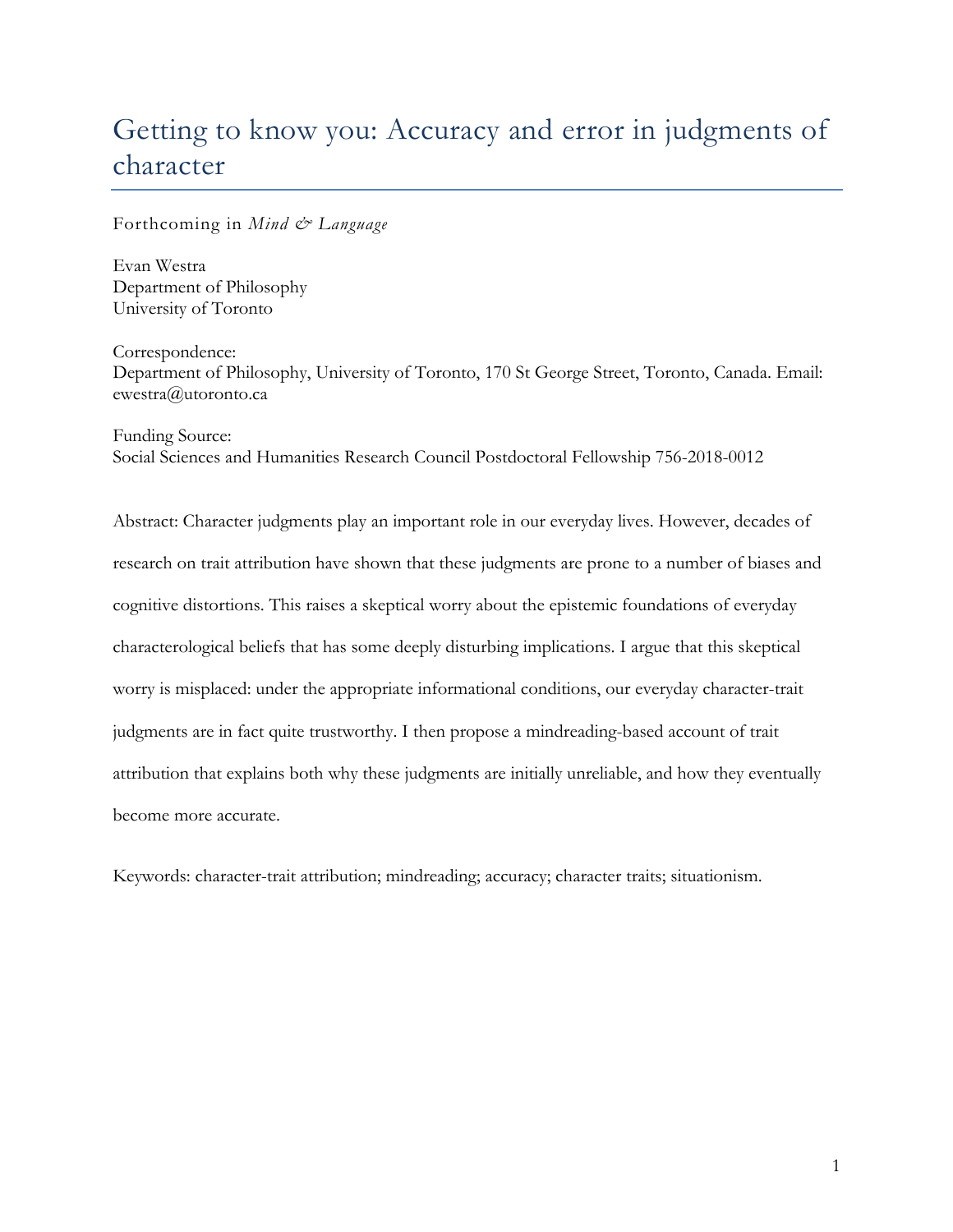## **1. Introduction**

A young woman returns home from a first date. "How did it go?" Her roommate asks. "I didn't like him," she replies. "He was arrogant and closed-minded." "Sounds like a real jerk," the roommate says sympathetically.

A search committee discusses their impressions of a job candidate. "I thought she was quite brilliant," one committee member says. "She seemed very sociable, like she would get along well with the faculty," another adds. They conclude that the candidate would be a great fit.

Over lunch, two friends argue over whether they should support a political candidate. "She seems dishonest and cold," one friend complains. "That's just how she's been portrayed by her opponents," the other disagrees. "If you read her book or listen to her interviews, it's clear that she genuinely cares about people."

Judgments of character like these pervade our everyday social interactions. In our friendships, in our work, in our politics, we play close attention to the character traits and dispositions of those around us. Many of these judgments are about specifically moral traits like honesty and compassion, others are about epistemic traits like wisdom, while still others are about more evaluatively neutral traits such as extraversion. Often, these judgments arise quite quickly during a first impression, and are based on subtle non-verbal cues from a person's face and body language. But as we get to know a person, we continue to build upon and refine our knowledge about her character. Some of our most confidently held beliefs are about the traits of those with whom we are most intimately acquainted, such as our spouses, immediate family members, and close friends.

But can these judgments be trusted? A survey of some of the most prominent findings in the empirical literature on trait attribution and person perception would seem to suggest otherwise.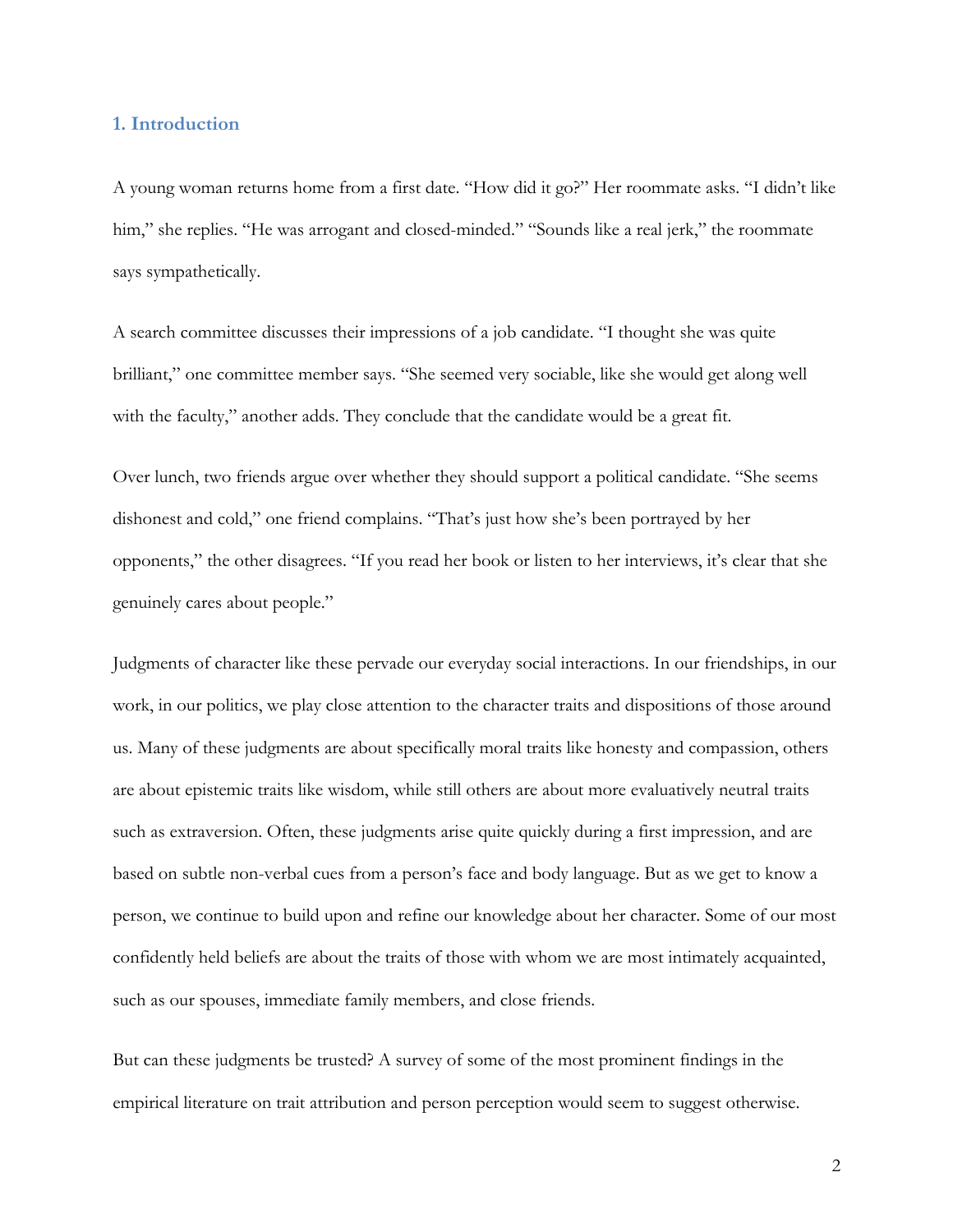According to this body of research, our ordinary character judgments are riddled with a host of biases that lead us to attribute character traits on the basis of superficial or erroneous evidence. Most prominent among this list of biases is the "fundamental attribution error" (FAE), which leads us to leap to characterological or "dispositional" interpretations of observed behavior, even in cases where obvious contextual or "situational" factors would provide an equally good or better explanation (Gilbert et al., 1995; Jones & Harris, 1967; Ross, 1977). To the FAE, we may also add a suite of other social biases and heuristics that lead us to infer character traits on the basis of stereotypes and physical appearance (Fiske, Cuddy, & Glick, 2002; Todorov, Olivola, Dotsch, & Mende-Siedlecki, 2015). Collectively, these biases cause us to rely upon a naïve dispositionalist theory that predisposes us to see behavior as the product of global character traits, regardless of whether this inference is warranted (Ross & Nisbett, 2011). Let us call the idea that these biases render our ordinary judgments about global character unreliable *attributional skepticism* (henceforth, AS).

AS is distinct from *situationism*, another skeptical thesis about character traits. Famously, the leading proponents of situationism have argued that the stable and cross-situationally consistent "global" character traits posited in both Aristotelian virtue ethicists and in our ordinary folk discourse do not actually exist (or are at least very rare); rather, they claim that most of us possess "local" character traits that vary widely as a function of the situations we find ourselves in (Doris, 2002; Harman, 1999). AS and situationism both imply a similar epistemic conclusion: ordinary folk beliefs about character rarely rise to the level of knowledge. Indeed, many situationists have also invoked AS as part of an error theory about why it is that we believe that people possess global traits, even though almost none of us really do (Alfano, 2011; Doris, 2002, pp. 92–106). But while situationism is a thesis about the *metaphysics* of character traits, AS is a thesis about the *epistemology* of character-trait *judgments*. These two theses come apart: although situationism seems to entail some version of AS (how else to explain the persistent belief in global traits?), AS does not imply situationism, and is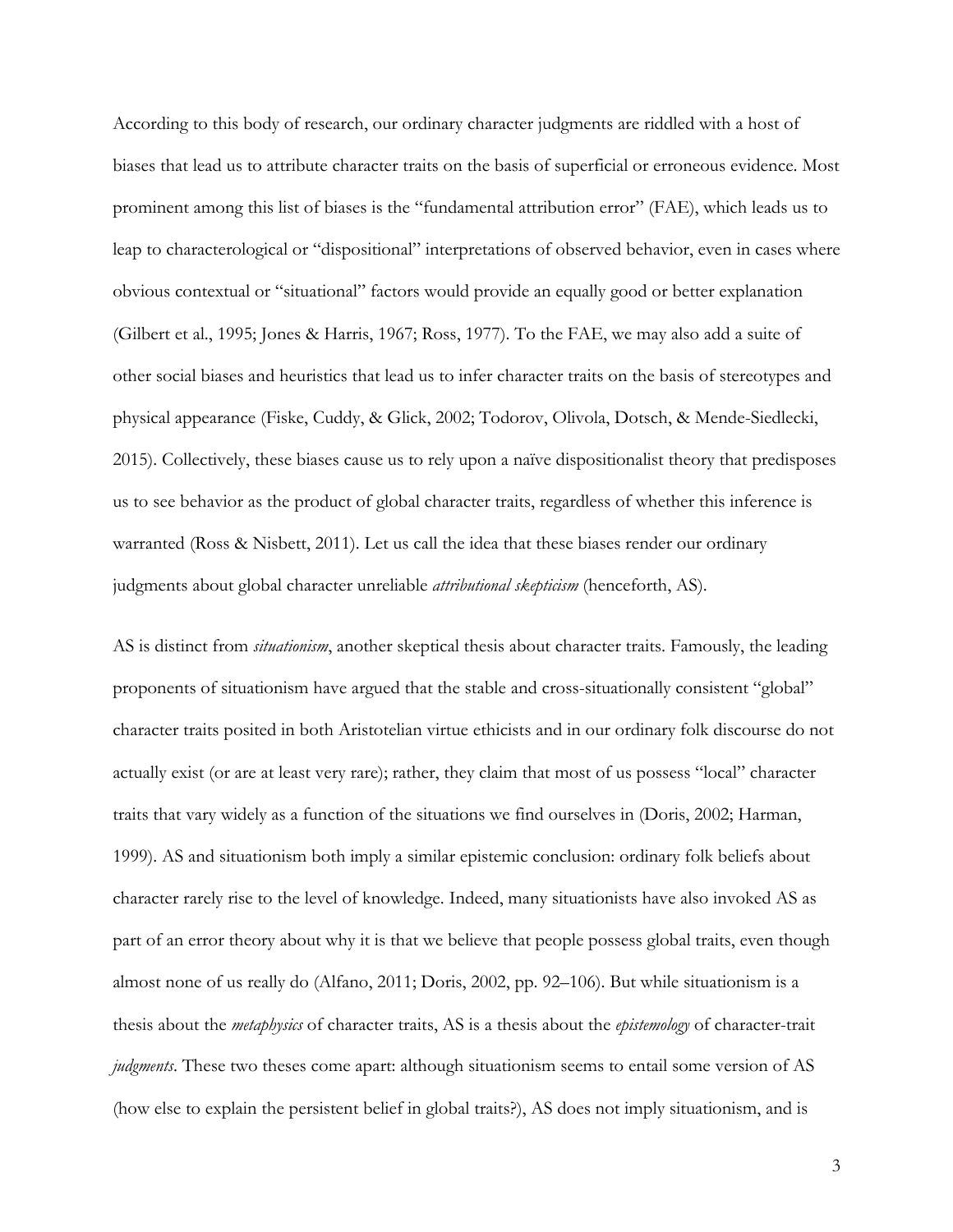even compatible with a realist view of global traits. That is, a proponent of AS could agree that global traits really exist, and that they can be measured with the right psychometric instruments, such as the Big Five personality questionnaires. However, the proponent of AS could still insist that our ordinary folk practices of character-trait attribution are ill-suited to track these real psychological properties. We are, in short, poor judges of character.

Although it is compatible with realism about character, the skeptical challenge posed by AS is every bit as troubling as the one posed by situationism, and has many disturbing implications for both ordinary and philosophical thinking about character. For example, a common way to think of moral responsibility is to view character-inconsistent actions as less blameworthy than character-consistent ones (Frankfurt, 1971; Watson, 1975) – hence the exculpatory force of declarations like, "He was not himself!" But if our intuitive judgments about character are unreliable, then so are these judgments of moral responsibility. AS would also be problematic for moral theories that instruct us to look to the examples set by virtuous individuals for normative guidance, such as Linda Zagzebski's exemplarist virtue ethics (Zagzebski, 2017): if we take our cues from perceived moral exemplars, but our ability to identify these exemplars based on their characters is untrustworthy, how can we know that we are following the correct moral example? More generally, any normative theory that requires us to accurately judge a person's traits will be threatened by AS.

But more viscerally, AS implies that we usually do not truly *know* other people – even those whom we love deeply. If AS is right, then we cannot trust even our most confidently held beliefs about other people's character traits – not about our romantic partners, siblings, parents, best friends, coworkers, or anybody else. This is a profoundly alienating conclusion. In the news, we often hear the friends and family members of violent criminals express deep confusion and bewilderment upon learning that someone they thought they knew could do something so monstrous. "I guess you can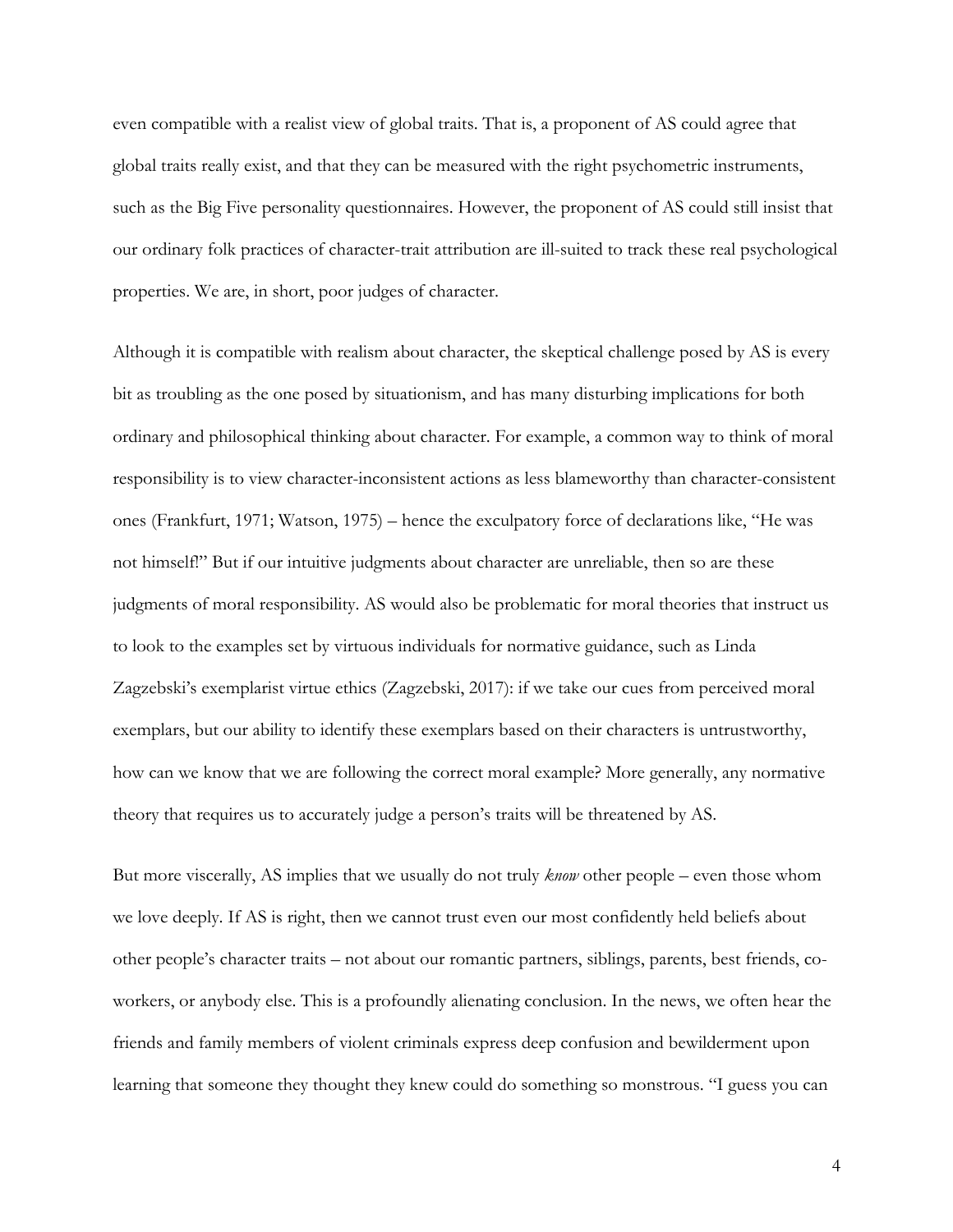never really know a person," they sometimes say. AS suggests that this is true across the board. For these reasons, it is important to set AS apart from situationism, and evaluate it on its own merits.

In this paper, I will argue that in spite of the evidence for AS, we should not lose faith in our folk attributions of character. Although our ordinary character judgments are sometimes based on certain heuristics and biases, they are nevertheless generally reliable when judged against appropriate standards. I will begin by reviewing the empirical case for AS in a bit more detail, and argue that it fails to support broad skepticism about our character judgments. Next, I present evidence from the literature on accuracy in personality judgment that our ordinary character judgments are in fact quite reliable under the right informational conditions. I then turn to the task of explaining how this evidence for accuracy can be reconciled with the evidence for error in trait attributions that motivates AS. To do this, I offer a theory of the underlying cognitive processes that ground both reliable and unreliable character judgment, which, I will suggest, are a part of our capacity for reasoning about mental states, or "mindreading."

#### *1.1. The nature of character traits*

First, however, I must say a few words about the scope of this paper, and its starting assumptions about the nature of character traits. To isolate the specific challenge posed by AS, it is necessary to clearly distinguish it from the kind of skepticism about character judgment that follows from situationism. If situationism were true, then AS becomes trivially true as well. If realism about global traits were true, however, then the truth of AS would remain an open question. Thus, discussion of AS is much more dialectically interesting given some form of realism about global traits. There are, moreover, many compelling reasons to doubt the empirical merits of situationism (Jayawickreme, Meindl, Helzer, Furr, & Fleeson, 2014; Paris, 2016; Sabini & Silver, 2005). Briefly, much of the empirical evidence cited in favor of situationism ultimately fails to support it. For example,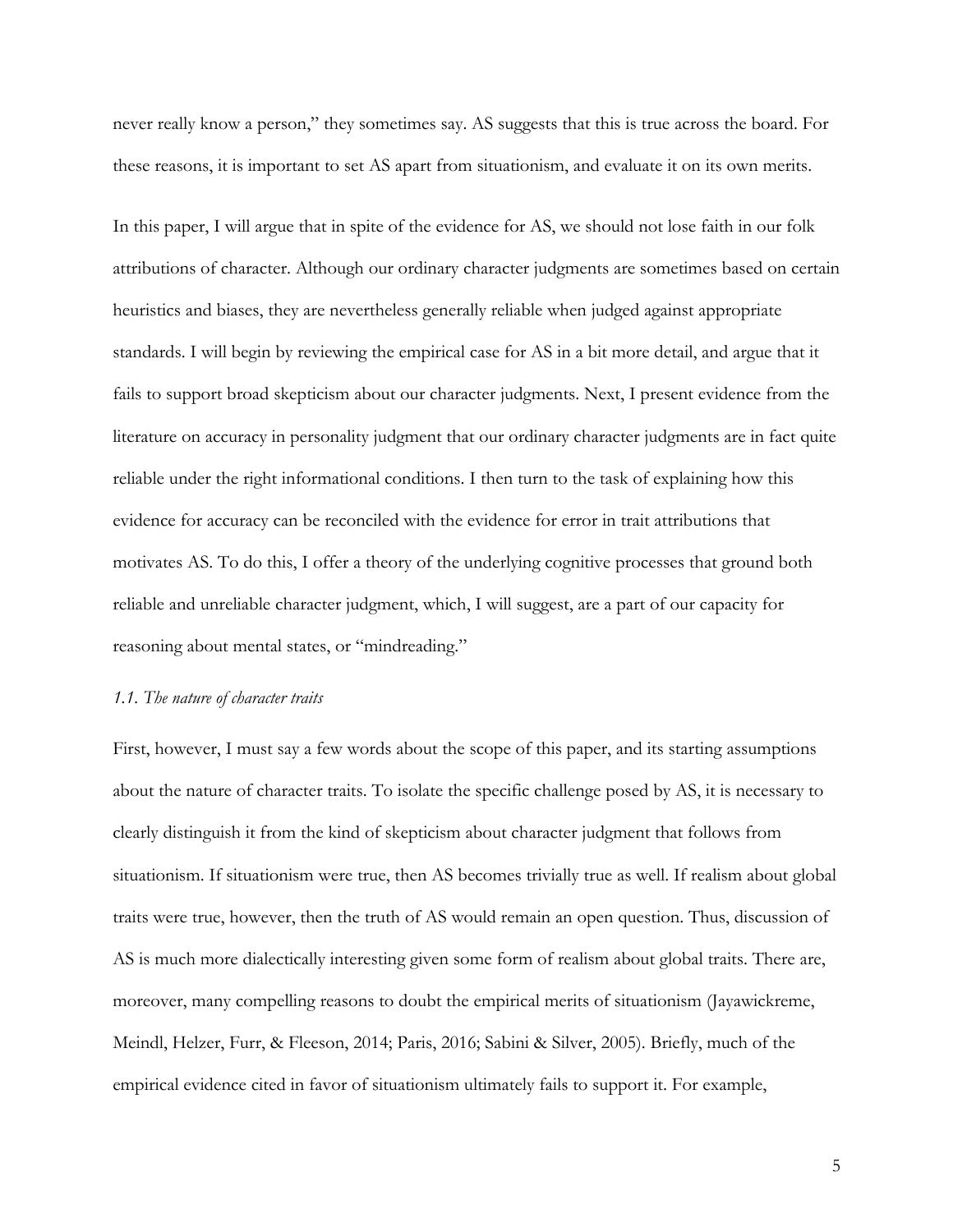situationists have often pointed to the Good Samaritan and Milgram experiments as demonstrating that compassion is determined by situational factors (Darley & Batson, 1973; Milgram, 1963). Yet these studies only report effects averaged across populations of individuals, and are not capable of measuring stable individual differences in behavior across contexts, which is the core of the global theory of traits (Jayawickreme et al., 2014). Situationists have also cited findings showing that individual behavior varies significantly between one situation and the next (Hartshorne & May, 1928); however, these findings fail to reflect the strong cross-situational patterns of behavior that emerge when we aggregate over a large number of observations (Epstein, 1979; Fleeson & Jayawickreme, 2017). Perhaps the greatest challenge to situationism comes from the vast body of evidence within personality psychology supporting the existence of the Big Five<sup>1</sup> trait dimensions, which are significant predictors of major life outcomes such as academic achievement, mental and physical health, job performance, and length of life (Noftle & Robins, 2007; Ozer & Benet-Martínez, 2006; Paris, 2016). In short, there is very good evidence for the existence of global traits, and very poor evidence for situationism. Therefore, a starting assumption of this paper will be that global traits do indeed exist, and that situationist challenges to the global character thesis fail.

Going forward, I will be taking it for granted that the Five Factor model of personality (or perhaps a related model such as HEXACO (Ashton & Lee, 2007)) provides a descriptively accurate approximation of the characterological dimensions along which people exhibit stable differences. More specifically, I will be adopting a theoretical approach to personality traits known as "Whole Trait Theory" (Fleeson & Jayawickreme, 2015). According to this view, trait terms refer to stable intraindividual distributions of cognitive, affective, motivational states, which tend to produce

<sup>1</sup> The Big Five trait dimensions are Openness, Conscientiousness, Extraversion, Agreeableness, and Neuroticism (or Emotional Stability); they are sometimes abbreviated to the acronym OCEAN. Each trait dimension is comprised of a number of trait "facets" (e.g. the facets of Agreeableness are trust, straightforwardness, altruism, compliance, modesty, and tender-mindedness), which in turn break down into various sub-facets, giving the Big Five a hierarchical structure (John & Srivastava, 1999).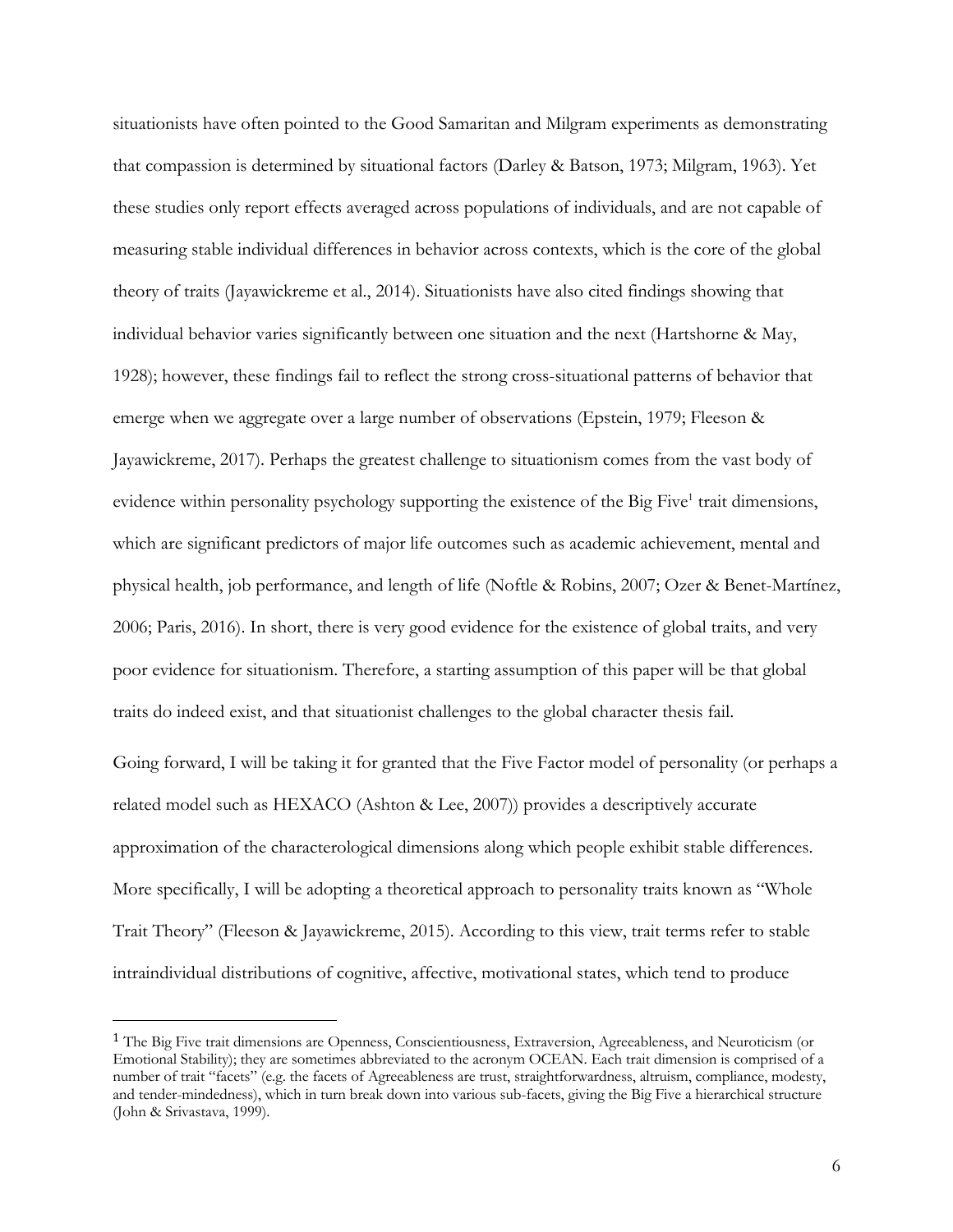characteristic patterns of behavior in trait-relevant situations (c.f. Mischel, 2004; Mischel & Shoda, 1995; Snow, 2010). For example, the trait of extraversion has been shown to partly consist in the habitual pursuit of certain types of goals, such as the having fun, making new friends, and getting others to do what you want; the trait of conscientiousness consists partly in the habitual pursuit of goals like completing tasks and using one's time efficiently (McCabe & Fleeson, 2012, 2016). In other words, the Whole Trait Theory postulates that the descriptive and predictive adequacy of the Big Five are explained by regularities at the level of her intentional mental states. Thus, in what follows, a belief of the form "S has character trait T" will be true just in case S is disposed to manifest a T-like distribution of psychological states over time. Reliable trait judgment consists in the capacity to engage in true trait attributions in a consistent manner.

On this model, the possession of a particular trait is consistent with the observation that people exhibit a great deal of intraindividual variability. For example, it is not unlikely that a moderately extraverted person will, over the course of a week, think, feel, and behave in ways that are consistent with both extreme extraversion and extreme introversion (Fleeson, 2001). But from week to week, or month to month, this same person will reliably manifest the same mean levels of extraverted states, and the same general distribution of extraversion-relevant behaviors (Fleeson, 2001; Fleeson and Gallagher, 2009; Heller *et al.*, 2007). <sup>2</sup> Less technically, one can think of the relation between traits and manifestations of trait-relevant psychological states as analogous to the relation between climate and weather: the latter describes noisy, highly variable phenomena on shorter time scales, while the former describes broad, stable patterns that only emerge on longer time scales. Finally, note that the ensuing discussion concerns "character traits" in a broad sense. It is meant to include both normatively relevant traits such as moral and epistemic virtues and vices, and

<sup>2</sup> As reported using experience-sampling measures. Notably, mean levels of these self-reported "personality states" strongly correlate with global self-reported trait ratings (Finnigan & Vazire, 2018; Fleeson & Gallagher, 2009).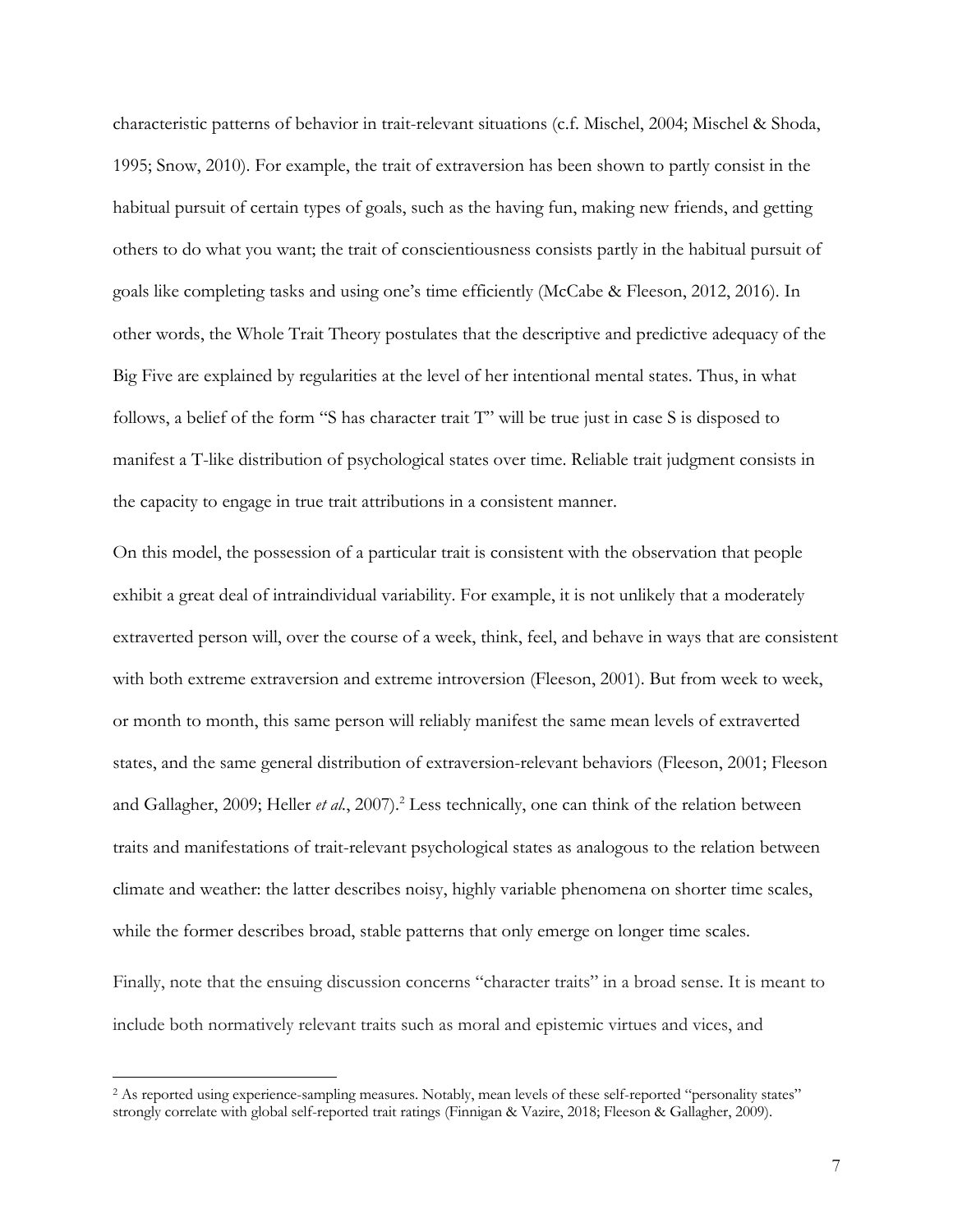personality traits such as extraversion and open-mindedness. Other authors draw more fine-grained distinctions between these categories (e.g. Miller, 2014), but for present purposes a broad brush will suffice.

## **2. Attributional skepticism**

 

By far the strongest evidence in support for AS comes from the study of the fundamental attribution error (FAE), which is the tendency to over-attribute the causes of behavior to intrinsic, dispositional factors while ignoring relevant situational factors. In a classic demonstration of this phenomenon, Ross and colleagues (1977) had their subjects participate in a quiz show game in which some played the role of "questioner," while others played the role of "contestant." The questioners were instructed to make up difficult questions that would be difficult for the contestants to answer. Afterwards, observers were asked to rate the intelligence of the questioners and contestants. Even though the contestant and questioner roles were arbitrarily assigned, and the questioners had a much easier task than the contestants, observers still generally rated the former as more intelligent than the latter. Observers, in other words, seemed to either not notice or discount the strong situational constraints on the behavior that they had just witnessed, and instead inferred that it transparently reflected the individual's stable traits. This basic phenomenon has been replicated dozens of times, and has been referred to as one of social psychology's most robust findings (Ross & Nisbett, 2011).<sup>3</sup>

Numerous other findings suggest that we are very quick to attribute global traits to other people on the basis of very slim evidence. For example, we tend to make very rapid inferences about traits on the basis of a person's facial appearance (Todorov, Said, Engell, & Oosterhof, 2008). Faces that appear older and more masculine tend to be seen as more dominant and powerful than faces that

<sup>3</sup> Notably, certain East Asian populations appear to be less prone to the FAE, although dispositional thinking is still common in these groups (Choi & Nisbett, 1998; Choi, Nisbett, & Norenzayan, 1999).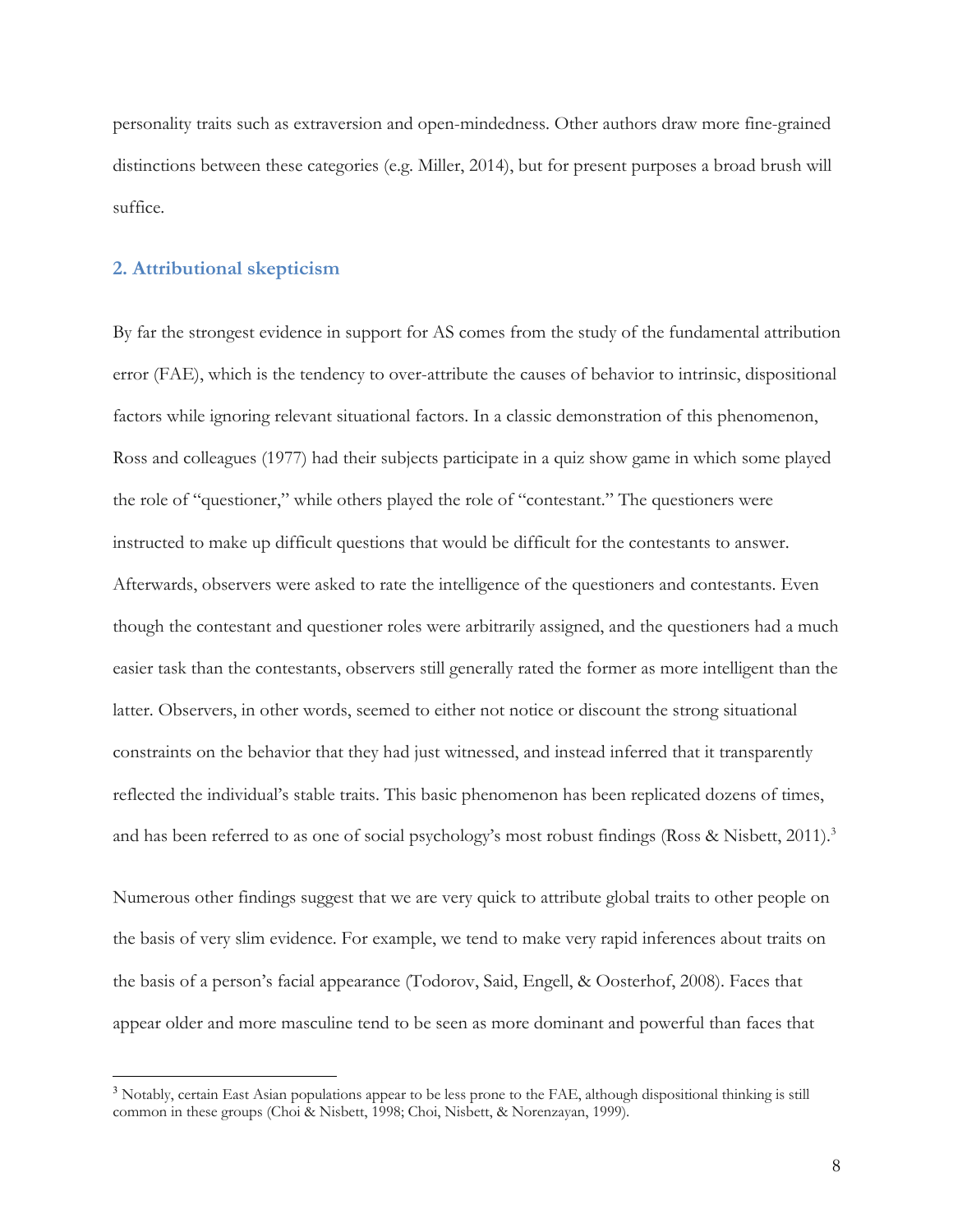appear younger and more feminine. Faces with large, wide-set eyes tend to be seen as more trustworthy, while faces with small, narrow-set eyes are seen as less trustworthy. We also tend to view more attractive faces as more extraverted. These trait attributions are also made extraordinarily quickly, even when faces are only presented for 100 milliseconds (Todorov, 2013).

Another pathway to rapid trait attribution comes via stereotypes (Westra, 2017). Intuitively, many stereotypes about social groups prominently feature characterological information, and one can easily call to mind examples of stereotypes about groups that are viewed as lazy, greedy, deceitful, aggressive, ambitious, intelligent, and so on. Researchers interested in the contents of stereotypes have discovered that these trait attributions frequently follow a common pattern. When analyzing stereotypes using two basic trait dimensions – the "warmth" dimension and the "competence" dimension – we find that most common stereotypes fall into one of four types, each picking out a distinct cluster of correlated traits (Fiske et al., 2002). High-warmth, low-competence stereotypes, for example, tend to include traits like compassion, friendliness, and trustworthiness, but also traits like low intelligence, frivolity, and clumsiness; low-warmth, high-competence stereotypes, in contrast, include traits like high intelligence and ambition, and also deceitfulness and greed. These clusters of trait attributions get associated with particular groups and become rapidly activated when we encounter cues that indicate a person's group membership and influence our subsequent expectations about their intentions and behavior.

There is also evidence that we spontaneously encode behavioral information in terms of corresponding traits, and bind this trait information to particular actors (Uleman, Adil Saribay, & Gonzalez, 2008; Uleman, Hon, Roman, & Moskowitz, 1996). Todorov and Uleman, for example, showed participants pictures of different actors paired with various trait-implying behavioral descriptions (e.g. "Alice solved the murder halfway through the book," implying the trait "clever")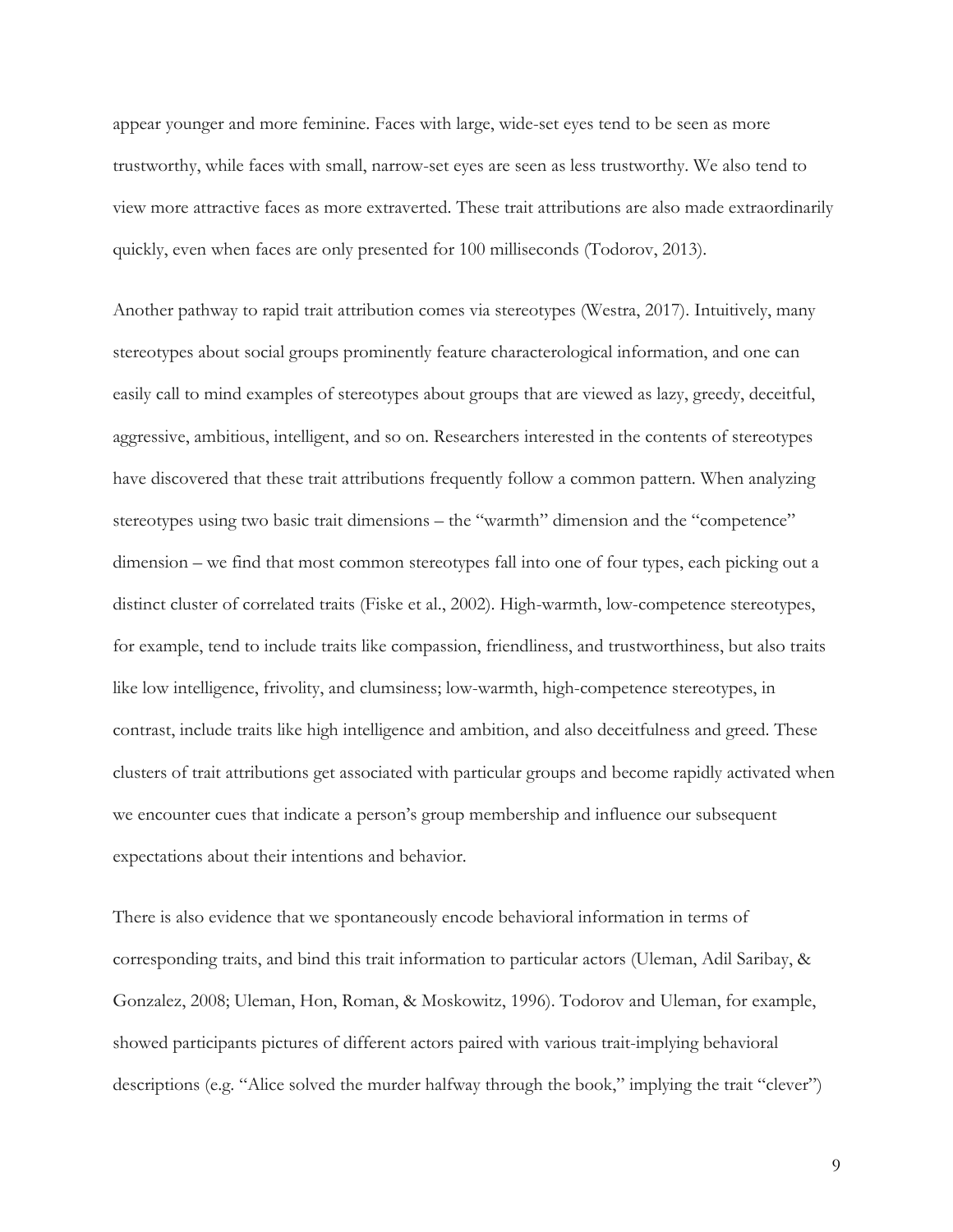(Todorov & Uleman, 2003). Participants were then shown the images again, paired with different trait words, and were instructed to say whether the word had appeared in the behavioral description paired with the face in question. They found that false recognition rates were highest when the actors' faces were paired with trait words that fit the behavioral descriptions, even when exposures to the actors' faces were brief and when participants were under cognitive load, suggesting that these "spontaneous trait inferences" or STIs are both rapid and cognitively efficient.

In short, there is ample evidence that we are extremely quick to make inferences about traits on the basis of very superficial evidence, and that we also ignore other, relevant forms of counter-evidence that would otherwise undermine these inferences. Some situationists have argued that this is enough to cast doubt on the reliability of all of our ordinary judgments about traits. Alfano (2011) puts the point succinctly:

The existence of these biases does not prove that no one has traits, nor does it demonstrate that no arguments could warrant the conclusion that people have traits. What it instead shows it that *regardless of whether people have traits, folk intuitions would lead us to attribute traits to them* [italics in original]. (Alfano, 2011, p. 133)<sup>4</sup>

The crux of this argument is that our ordinary beliefs about people's traits simply do not track their real psychological dispositions. Though these dispositions may well exist, we are not in an epistemic position to have any knowledge of them. While this view might allow that appropriate psychometric

<sup>4</sup> In addition to the FAE, Alfano (2011) argues that the false consensus effect specifically reinforces the FAE by leading us to believe that our intuitive trait attributions are widely shared. However, the false-consensus effect is a domaingeneral bias, and there is no evidence that its effects on trait attribution are any greater than on any other belief that we falsely presume to be widely shared. Along similar lines, Alfano argues that various other domain-general biases (such as the confirmation bias) further degrade the reliability of our faulty trait attributions. But because these biases affect all sorts of reasoning, and not just inferences about traits, they cannot explain why our ordinary character judgments *in particular* should be viewed as unreliable.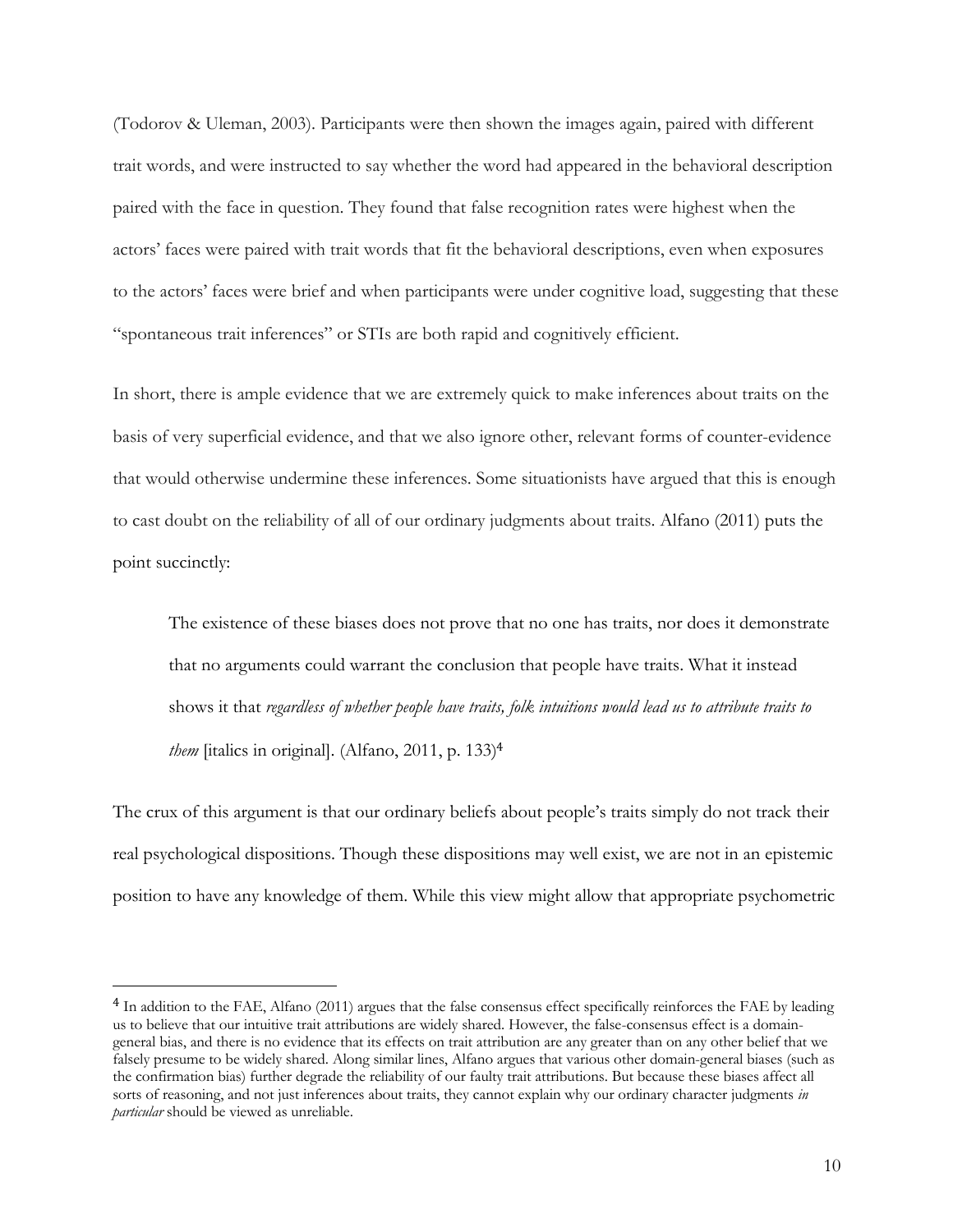instruments could justify certain global trait attributions, our everyday judgments are woefully inadequate for the task.

### **3. In the long run, trait attribution is accurate**

While the empirical support for AS may seem compelling, the fact that we display systematic patterns of error in our commonsense trait judgments does not entail that they are generally unreliable. After all, many highly reliable psychological mechanisms are prone to systematic error under certain conditions. Our eyes fail us all the time when it's dark out. Our ears don't work particularly well when we're in a loud concert. It's hard to taste accurately immediately after eating something spicy. When informational conditions are poor, our senses fail us. But this fact does not lead us to treat the deliverances of our senses as inherently untrustworthy. Rather, we recognize that these mechanisms operate reliably within a certain range of informational conditions, and unreliably outside that range.

I argue that the cases of faulty trait attribution invoked in support of AS are drawn from outside the range in which our trait judgments are normally reliable. In FAE scenarios, for example, participants are asked to make judgments about a stranger on the basis of a very limited set of observations. In spontaneous trait-attribution scenarios, participants rely on even less information: a one-sentence behavioral description. In face-based trait attributions, participants are literally asked to make judgments on the basis on facial appearance alone. But these are hardly adequate conditions for making an inference about a person's traits. If by hypothesis traits are *cross-situationally stable* properties of individuals, then almost any inference about the presence of a trait *based on single behavioral observations* will be unreliable. To expect otherwise is just to have unrealistic expectations about the conditions under which trait attributions can be apt. A well-supported global trait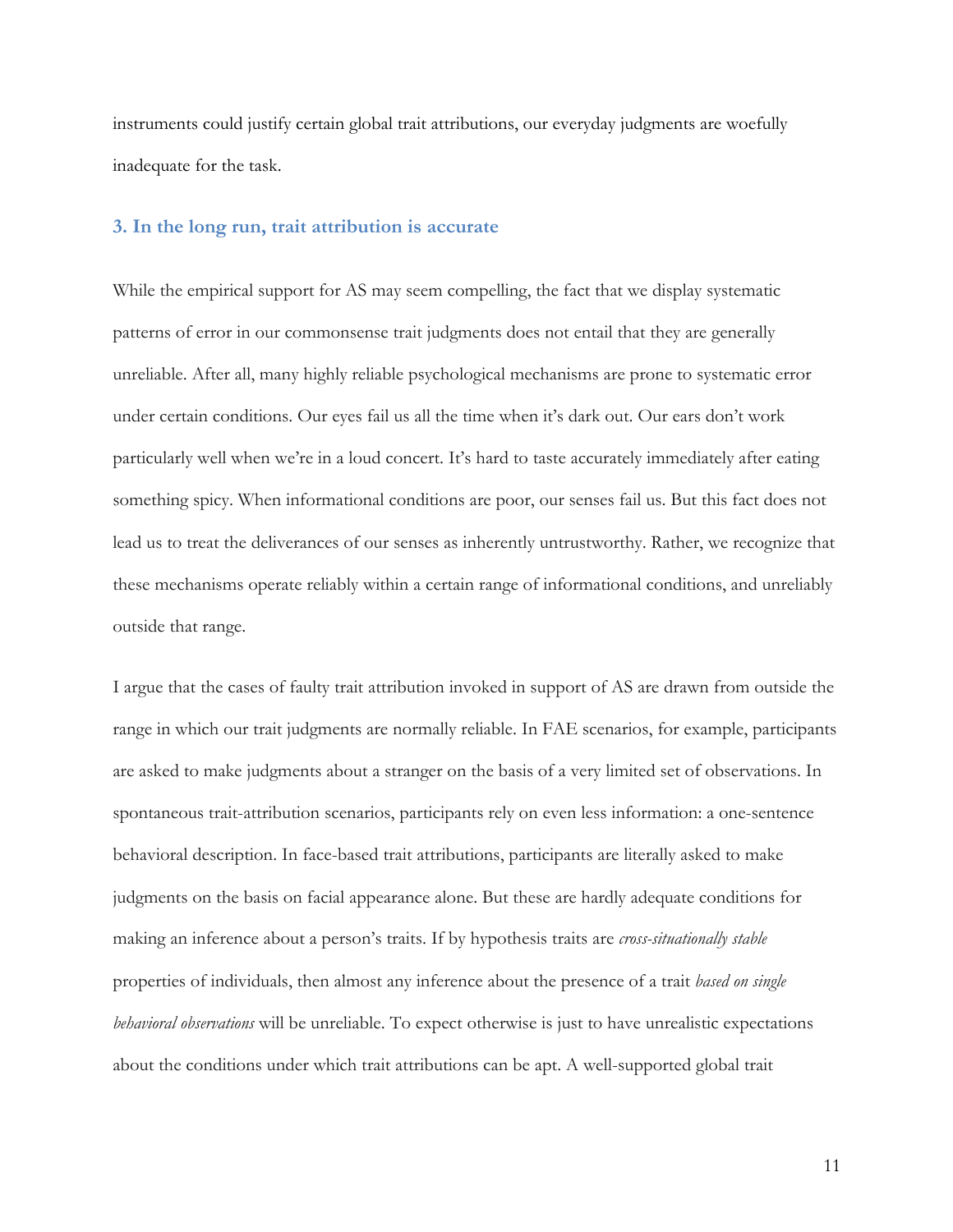attribution should require numerous observations of the target in many different contexts.<sup>5</sup> In short, measuring the reliability of trait attributions on the basis of single observations of behavior is like giving a person an eye exam in the dark, or a hearing test during a metal concert. Yes, our judgments in these contexts are unreliable. But this is neither surprising nor evidence for skepticism about these judgments more generally.

### *3.1. Accuracy in personality judgments*

 

But when *can* we expect our trait attributions to be reliable? One very natural suggestion is that our folk judgments about traits are most likely to be accurate when we make them about people with whom we are well acquainted. While we may not be so reliable in our trait attributions about strangers, perhaps we are much better when it comes to judging the traits of our family members, romantic partners, and close personal friends. My beliefs about the traits of my brother, for instance, are based on a lifetime of observations and interactions with him. Indeed, sometimes our family members know us even better than we know ourselves. Or take the experience of dating: on a first date, we may form various first impressions about a person's character that we subsequently revise after being romantically involved with them for several months or years; these later beliefs are almost always more confidently held than the earlier ones. This more advanced characterological knowledge plays a huge role in our everyday lives, and a crucial part in the maintenance of our most important relationships. Surely these beliefs about character are much more reliable – and more significant – than the superficial first impressions that form the basis for the skeptical worry outlined above.

<sup>&</sup>lt;sup>5</sup> A possible exception to this would be single observations of behaviors that are both unusual and highly diagnostic for an underlying trait. Witnessing someone torture a puppy, for example, is very good evidence that they are cruel, both because such behavior is quite rare, and because it is a strong indicator of cruelty (Uhlmann, Zhu, & Diermeier, 2014).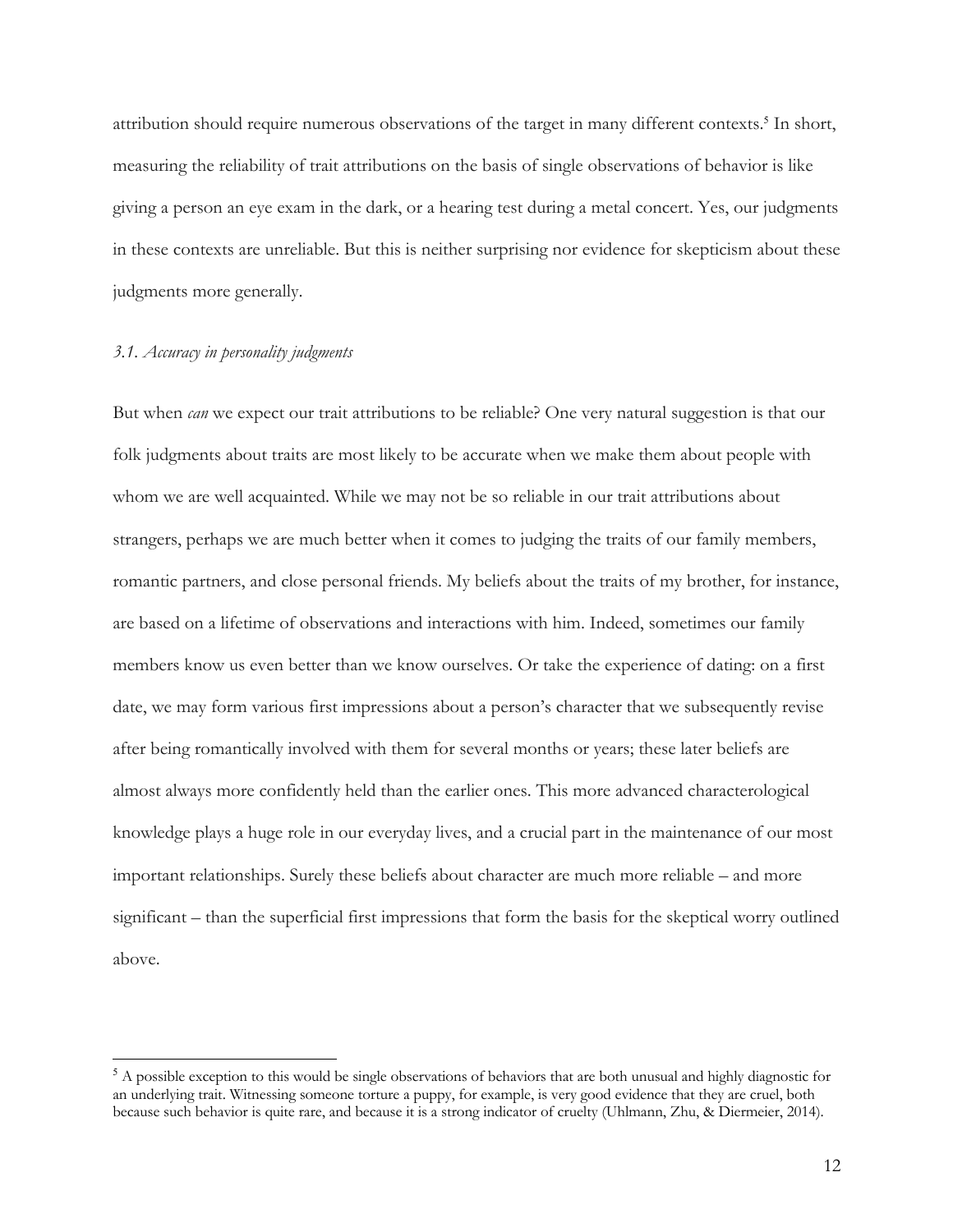This proposal is borne out by a substantial body of research on accuracy in ordinary people's personality judgments (Connelly & Ones, 2010; Funder, 1995; Kenny, 1991; Vazire & Carlson, 2011). Whereas many psychologists researching "person perception" have focused on the various errors and biases that affect our beliefs about other people, accuracy researchers are most interested in the conditions under which we get these judgments right. When we shift our attention from error to accuracy, it becomes apparent that, for all our heuristics and biases, we're actually pretty *good* judges of character.

Different researchers operationalize "accuracy" in different ways, but in general, it is measured by looking at the degree of consensus between different third-party personality judgments ("otherother agreement"), and the degree of correspondence between third-party and self-reported personality judgments ("self-other agreement").<sup>6</sup> In practice, these studies involve a target individual who fills out a standard personality test about herself, and a number of other "judges" who fill out the same test about the target. If these individuals are tracking the same underlying psychological properties, the reasoning goes, we should expect their judgments to correlate with one another; stronger correlations between the different test results are thus interpreted as reflecting greater accuracy. This approach should be familiar to philosophers of science: convergence across relatively independent observations represents what William Whewell called "a consilience of inductions," and speaks to the reality of the underlying phenomenon being measured (Helgeson, 2013; Whewell, 1989) – in this case, global traits.

<sup>6</sup> A few studies have used third-party personality judgments to predict specific behaviors, both in laboratory and naturalistic contexts, and obtained positive results (Fast & Funder, 2008; Funder, 1995; Vazire et al., 2010). However, these correlations observed tend to be somewhat weaker than those observed in self-other agreement and third-party consensus measures (Connelly & Ones, 2010). This is unsurprising: ordinary people display a wide range of variability in their trait-relevant behaviors throughout their day-to-day lives; trait-level regularities only appear when behavior is measured in an aggregate form (Epstein, 1979; Fleeson, 2001). Thus, even weak correlations between third-party traitattributions and specific behavioral outcomes are still notable. Still, for the purposes of argument, I focus here on consensus-based methods.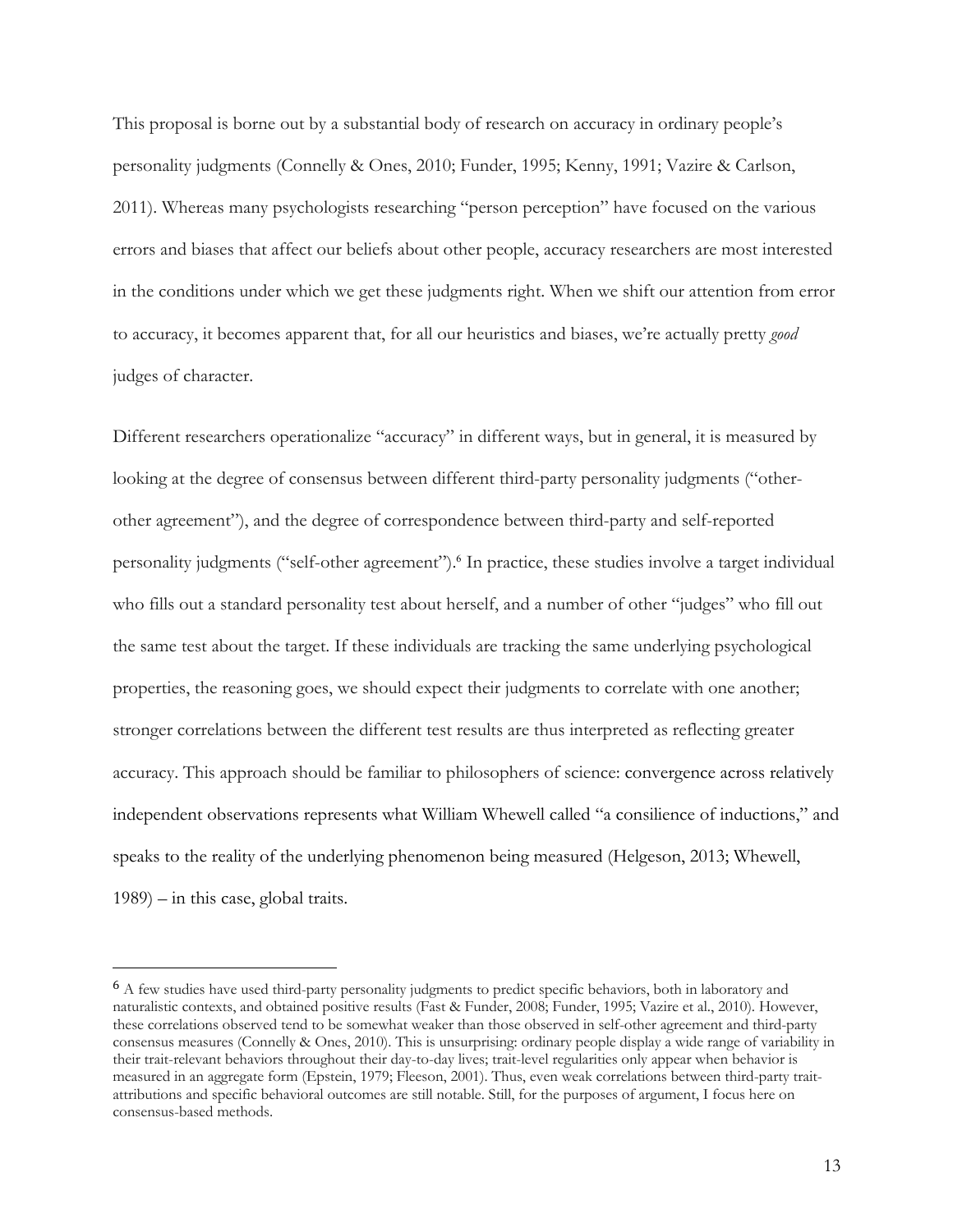Of course, mere convergence is not enough to establish accuracy. If these personality judgments are really tracking actual traits, then the degree of convergence between them should vary as a function of evidential factors that ought to influence accuracy (Funder, 1995). For example, traits like extraversion have more transparent behavioral correlates, which should make them easier to observe, and thus elicit higher degrees of intersubjective agreement; in contrast, more "internal" traits, such as introspectiveness, lack obvious behavioral correlates, and therefore ought to elicit lower levels of agreement. Similarly, judges who have had more opportunities to observe a target (e.g. close acquaintances) ought to show greater agreement than those who have had less (e.g. strangers). The trait-relevance of the evidence a judge has should also matter: whether or not I know that you have a clean desk at work tells me a lot about how conscientious you are, but not a lot about whether you are "open to experience." In other words, accuracy in personality judgment should lead to systematic variability in the correlations between different third-party judgments. In contrast, AS predicts that this variability should be insensitive to the appropriateness of different evidential factors.

In a meta-analysis spanning 263 independent samples and 44,178 targets, Connelly and Ones found strong evidence that many of the above factors do indeed moderate the accuracy of personality judgments (Connelly & Ones, 2010). In particular, both self-other agreement and other-other consensus were strongest when the judges were *intimate acquaintances* of the target. This was most pronounced in dating partners and spouses, followed by other family members and friends, followed by work colleagues and casual acquaintances. These correlations were particularly strong for less "observable" traits, such as Agreeableness, Openness, and Emotional Stability. In contrast, more "observable" ones such as Extraversion exhibited stronger agreement and consensus among strangers and in the sample overall. In other words, the intimacy of a relationship between a judge and a target often translates into greater accuracy in global trait judgments, particularly for traits that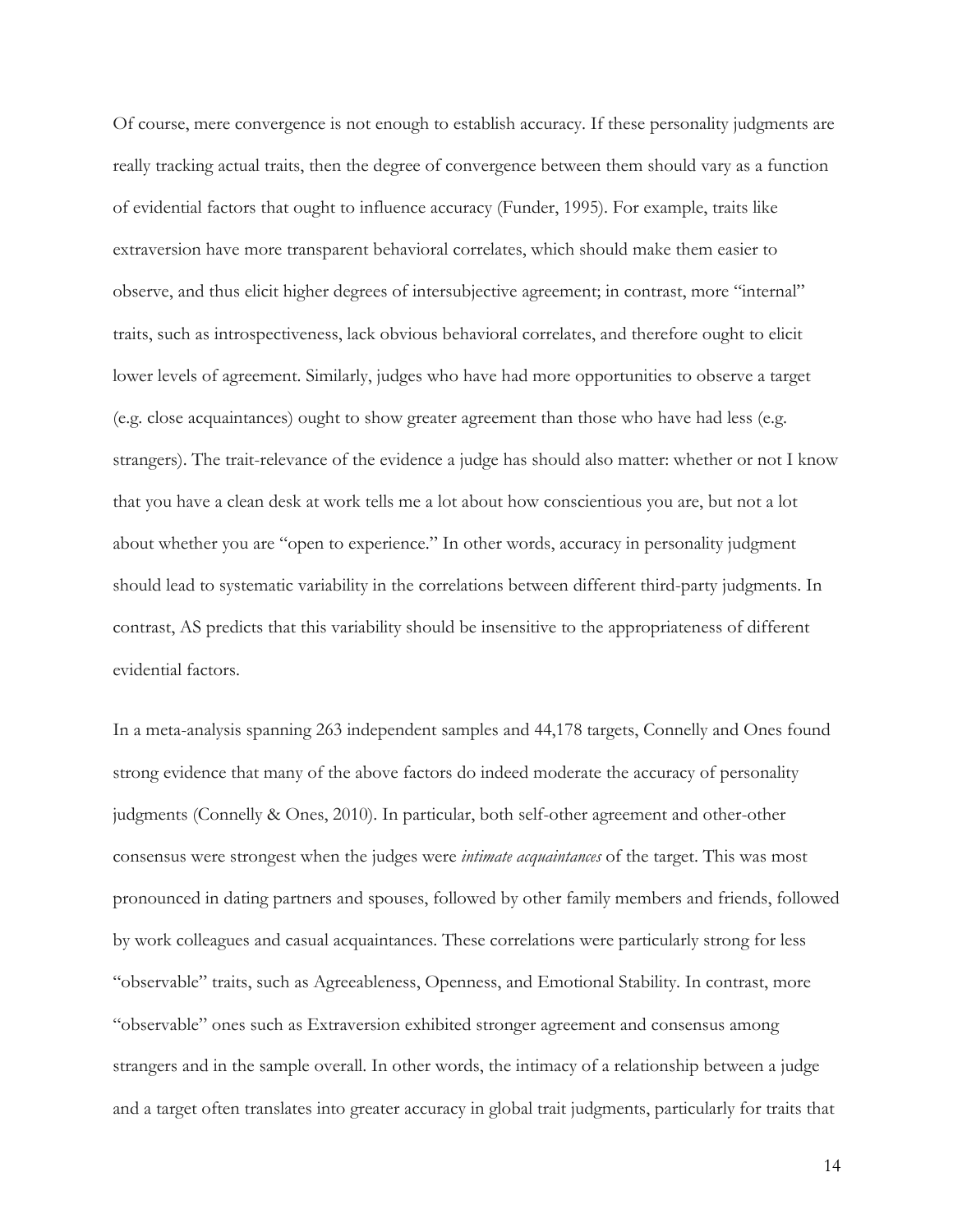are hardest to infer. Thus, unsurprisingly, the better you know someone, the better you know her character.

#### *3.2. Objections*

One potential objection to this kind of methodology is that consensus and agreement might be tracking something other than real character traits. Widely shared stereotypes, for instance, would also generate consensus across judges, but seem unlikely to reflect judges' sensitivity to targets' unique personalities.

But this cannot explain the pattern of results that we see in accuracy research. How, for instance, could stereotypes account for greater consensus among close personal acquaintances than strangers, since stereotypes are *ex hypothesi* widely shared? Accuracy researchers have also developed techniques for quantifying unique contributions of widely shared beliefs about personality versus personal knowledge of the target, which they label as "normative accuracy" and "distinctive accuracy," respectively (Biesanz, West, & Millevoi, 2007; Cronbach, 1955). Roughly, normative accuracy measures the extent to which a judge's personality ratings track the average personality ratings within the sample, while distinctive accuracy measures correlations between judges after controlling for normative accuracy. Consistent with the hypothesis that agreement and consensus are driven by judges' actual observations of the targets, Biesanz and colleagues have found that distinctive accuracy increases the longer a judge knows a target, while normative accuracy does not. Thus, while widely shared beliefs about personality do account for some level of baseline consensus among strangers, additional gains in consensus reflect unique experiences of the target (Biesanz et al., 2007).

A critic might also argue that ordinary personality judgments track outward *performances* of character that do not necessarily reflect deeper psychological realities. For example, a person may project an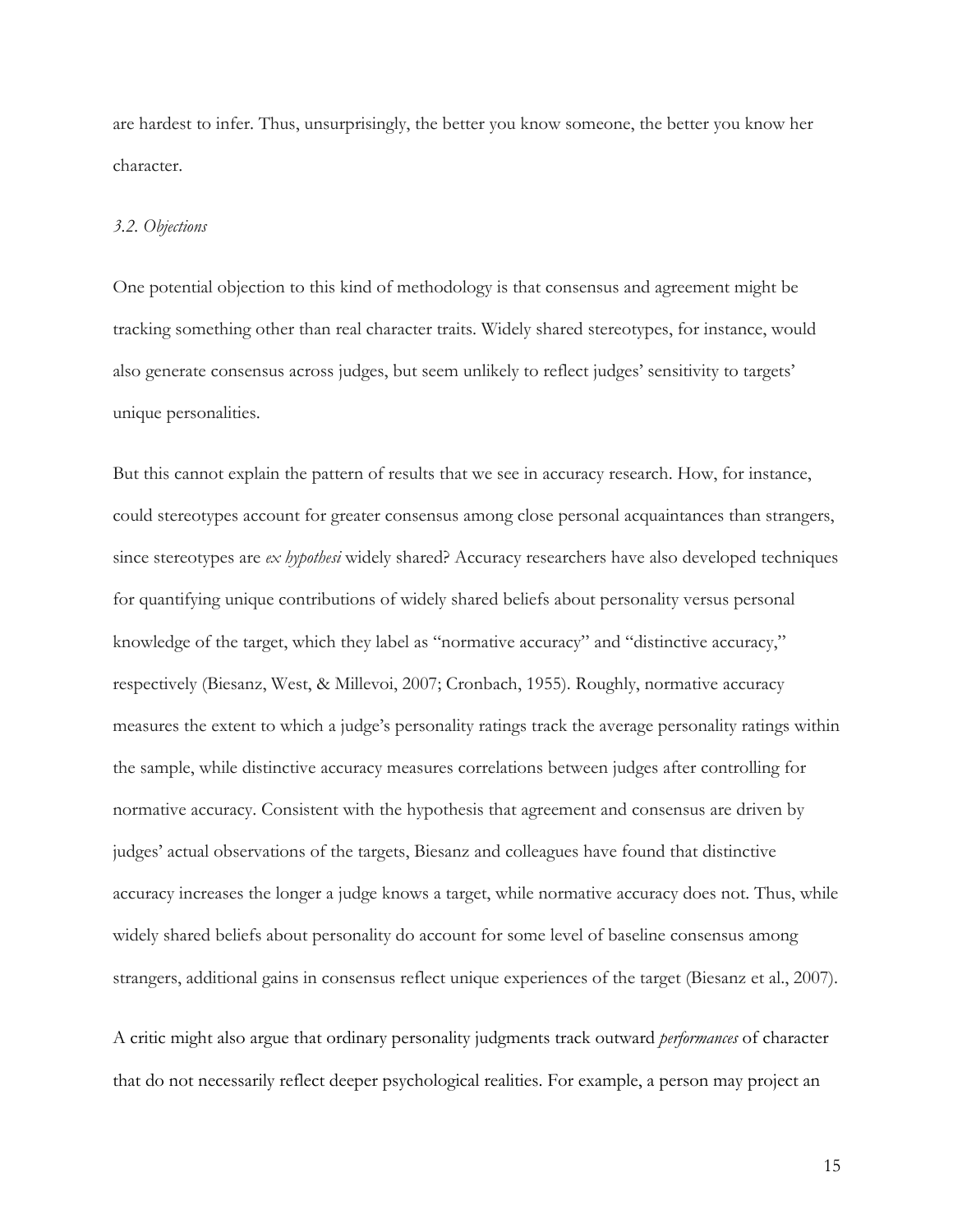outward image of extraversion, while secretly despising the company of others. Unlike the stereotype hypothesis, which explains consensus as the result of widely shared information, such performances of character would generate greater levels of agreement only among judges who have directly observed the target, such as more intimate acquaintances. This would explain why such individuals display more "accurate" character judgments, even though these judgments would not correspond to the target's real character, which remains concealed.

There are a few reasons to doubt this hypothesis. First, it implies that most people are constantly engaged in elaborate and lifelong acts of deception across all of their relationships. This is implausible. Second, there are telling asymmetries between self- and other-reported personality ratings that speak in favor of genuine trait tracking. For example, third parties' judgments about highly evaluative traits (such as creativity and intelligence) tend to be more accurate predictors of highly desirable or undesirable life outcomes (e.g. work and educational outcomes, depression, and relationship satisfaction) (Luan et al., 2018; Vazire et al., 2010; Vazire & Carlson, 2011). In other words, people have blind spots about their own personalities (particularly when it comes to personally important traits) that third parties are better able to detect. Thus, even if our personalities were simply mere performances, these performances still reveal more about the performers than they themselves realize.

Another potential objection to this argument comes from Jonathan Webber, who anticipates how a situationist might respond to the suggestion that trait judgments become more accurate with acquaintance (Webber, 2007). He suggests that accurate beliefs about the character traits of one's loved ones could simply be due to familiarity with that person's behavior *in particular situations*. On this view, increasing accuracy in personality judgments reflects a tacit capacity for tracking situational influences on behavior, rather than broad-based underlying dispositions.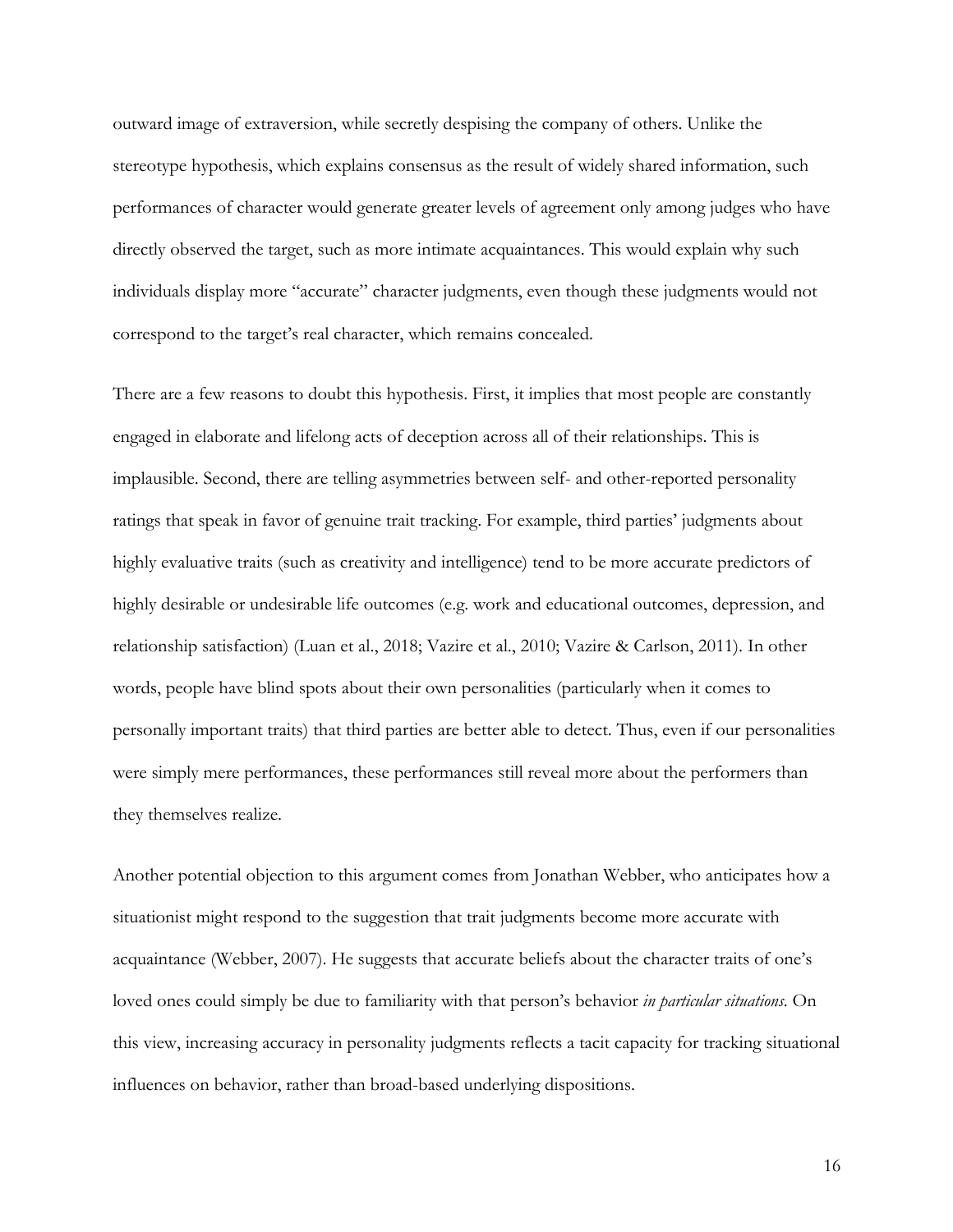However, accuracy in personality judgments appears to be robust across many different situations, insofar as it is robust across different kinds of relationship. Both siblings and romantic partners, for instance, show high levels of self-other agreement and other-other consensus. Both of these types of relationships are likely to reflect a fairly broad range of situational experiences with a person, compared with, say, a college dorm-mate or co-worker, whose personality judgments are generally less accurate. Moreover, the situations in which these high-acquaintance relationships take place do not completely overlap: your knowledge of your sibling's character is derived from very different kinds of situations than your knowledge of your spouse's character. Yet such judgments tend to show reliable correlations both with each other and with the self-ratings of the targets themselves. If judges were tracking situational factors rather than characterological ones, these correlations would be quite surprising.

Overall, the evidence for accuracy in personality judgments provides an impressive counterpoint to the case for unreliability and error. While it is true that we are prone to many trait-attribution biases, the scope of this evidence is limited to a narrow and unrepresentative subset of the interactions in which we make character judgments. Under the right informational conditions, our character judgments are quite reliable. Arguably, these are also the conditions in which it is most important to us that we have accurate character judgments – namely, in our close personal relationships.

## **4. To learn about character, we read minds**

One shortcoming of the preceding discussion is that the accuracy literature is silent about the cognitive bases for our trait judgments. When it comes to reconciling the evidence for error with the evidence for accuracy, this becomes a problem. Why, for instance, are we so prone to make hasty trait attributions? Why do we not simply refrain from making these judgments until we have sufficient evidence? And how is it that we transition from these rough and unreliable initial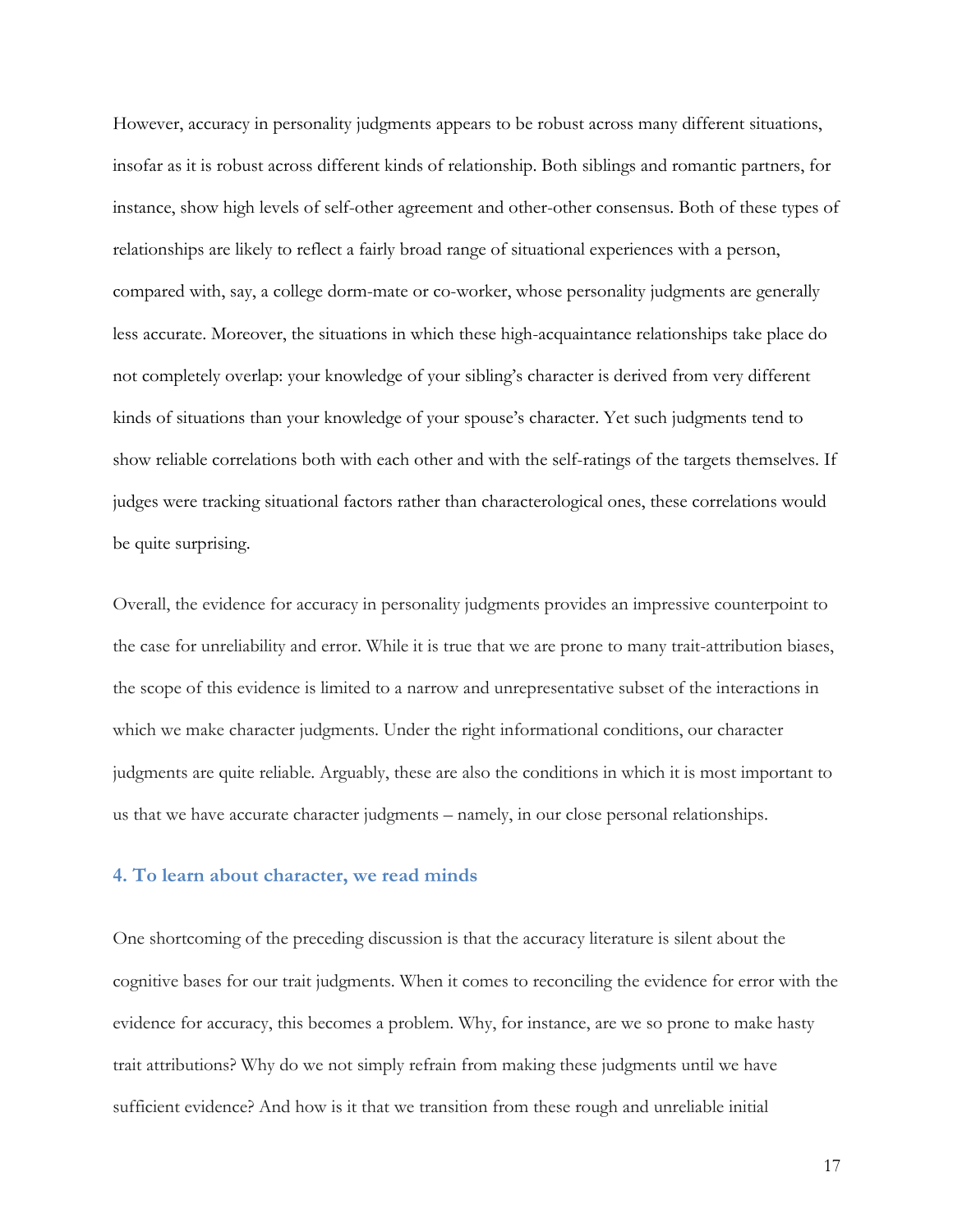inferences to fine-grained and accurate judgments as we get to know a person better? Though the threat of AS has been held at bay, many questions remain.

#### *4.1. Trait attribution and theory of mind*

The place to start, I suggest, is the nature of character traits themselves. As I stated in the introduction, traits are constituted by stable distributions of psychological states, which in turn produce trait-relevant behavior. Given this account of traits, it follows that reliable, accurate trait judgments will be those that track regularities in our underlying mental states. Accurate trait attribution should thus depend upon our ability to accurately reason about patterns in people's mental states, a capacity known as "mindreading" or "theory of mind."

There is a large body of evidence suggesting that theory of mind and trait attribution are functionally related (for a review, see Westra (2018)). For example, there is both neuroimaging and behavioral evidence that we are able to dynamically update representations of people's traits in response to new mental-state information, especially when this involves mental states that are inconsistent with a prior trait attribution (Cloutier, Gabrieli, O'Young, & Ambady, 2011; Kestemont, Vandekerckhove, Ma, Van Hoeck, & Van Overwalle, 2013; Ma et al., 2011). Inconsistent mental-state information also appears to moderate the tendency to commit the FAE: when we observe someone act in a trait consistent way, but for a trait inconsistent motivation, we do not attribute a corresponding trait to that person (Krull, Seger, & Silvera, 2008; Reeder, 2009; Reeder, Kumar, Hesson-McInnis, & Trafimow, 2002; Reeder, Vonk, Ronk, Ham, & Lawrence, 2004). Conversely, inferences about a person's stable traits also appear to shape our beliefs about their mental states, such as whether or not we interpret a foreseeable side-effect of an action was intended or unintended (Sripada, 2012; Sripada & Konrath, 2011). The connection between trait attribution and psychological knowledge is also evident in childhood: by 15 months of age, children are able to use regularities in a person's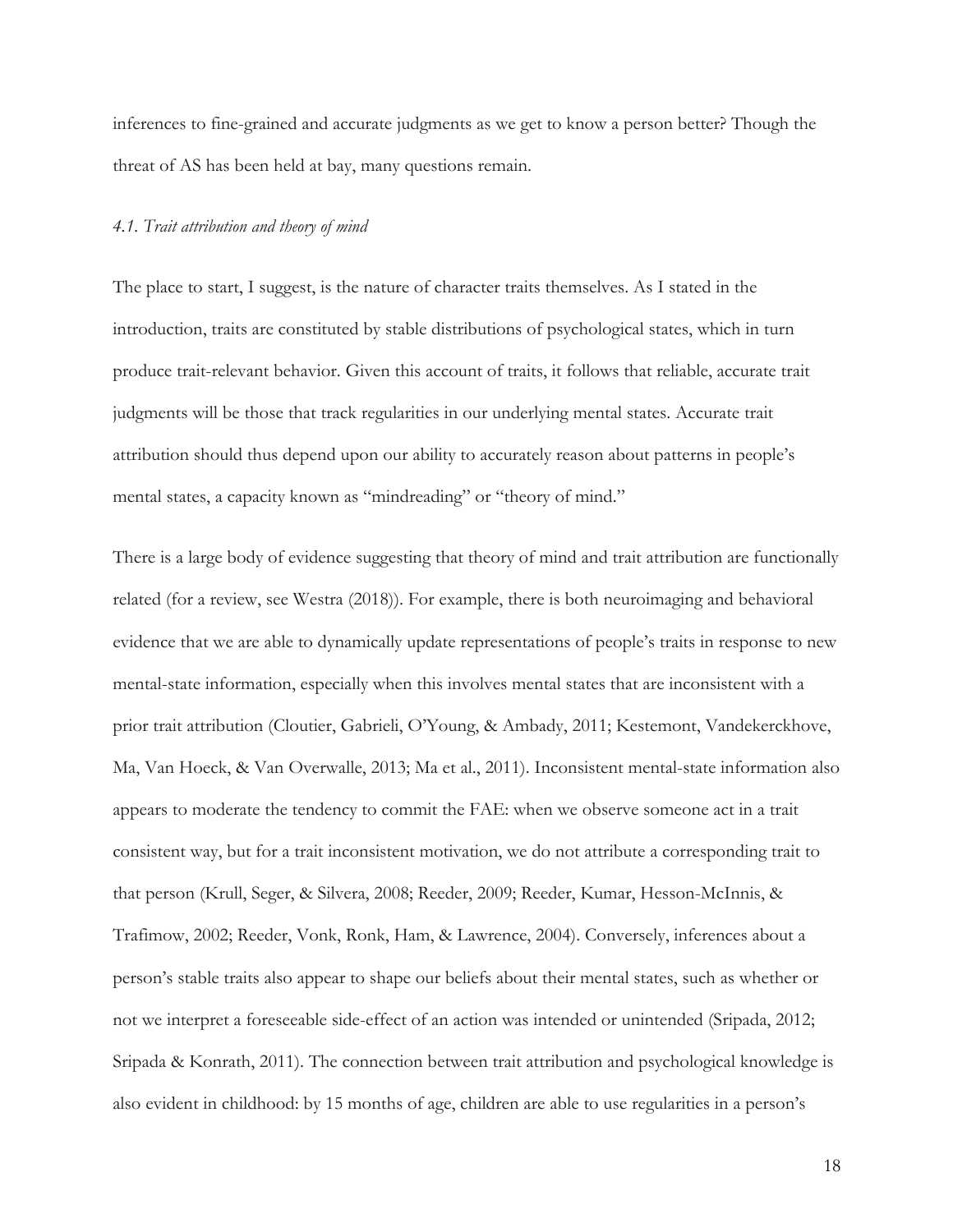emotional expressions combined with perceptual cues to make trait-like inferences about her expected behavior (Repacholi, Meltzoff, Hennings, & Ruba, 2016; Repacholi, Meltzoff, Toub, & Ruba, 2016). Around the same age that they start passing the false-belief task (Wimmer & Perner, 1983), children start to be able to use linguistic trait labels to attribute desires and predict behavior (Heyman & Gelman, 2000; Liu, Gelman, & Wellman, 2007). <sup>7</sup> In short, from childhood onwards representations of traits seem to shape our expectations about people's psychological states and behavior, and information about mental states moderates inferences about their underlying traits.

There is also tight functional integration between trait attribution and mindreading at the neural level, where both processes are supported by the same "social brain network" (Van Overwalle, 2009). It also appears that mental state and trait representations share a common neural code. In a recent study employing multivariate pattern analysis or "neural decoding" techniques, Thornton and Mitchell found that a classifier trained on neuroimaging data of participants thinking about different traits (e.g. agreeableness) was then able to successfully predict when participants were making inferences about corresponding psychological states (e.g. happiness), suggesting that the brain uses a common representational space and population codes to individuate both stable traits and the transitory mental states that constitute them (Thornton & Mitchell, 2018). In other words, we seem to think about traits and mental states in a very similar way.

Thus, it seems as though our social cognition is structured in a way that reflects the real metaphysical relationship between traits and mental states. One challenge in interpreting these results, however, is that most well-known theories of mindreading have not specifically considered the role of trait

<sup>7</sup> Interestingly, the tendency to commit the FAE in explanations of behavior emerges relatively late, around age 6 (Seiver, Gopnik, & Goodman, 2013). Discussing these findings, Meltzoff and Gopnik suggest that it reflects the emergence a higher order belief or "framework theory" about the probability that a given action reflects a person's underlying traits (Meltzoff & Gopnik, 2013). Because the tendency to commit the FAE varies from culture to culture, they suggest that the acquisition of this higher order expectation may be moderated by environmental factors, such as adults' use of traitbased explanations of behavior.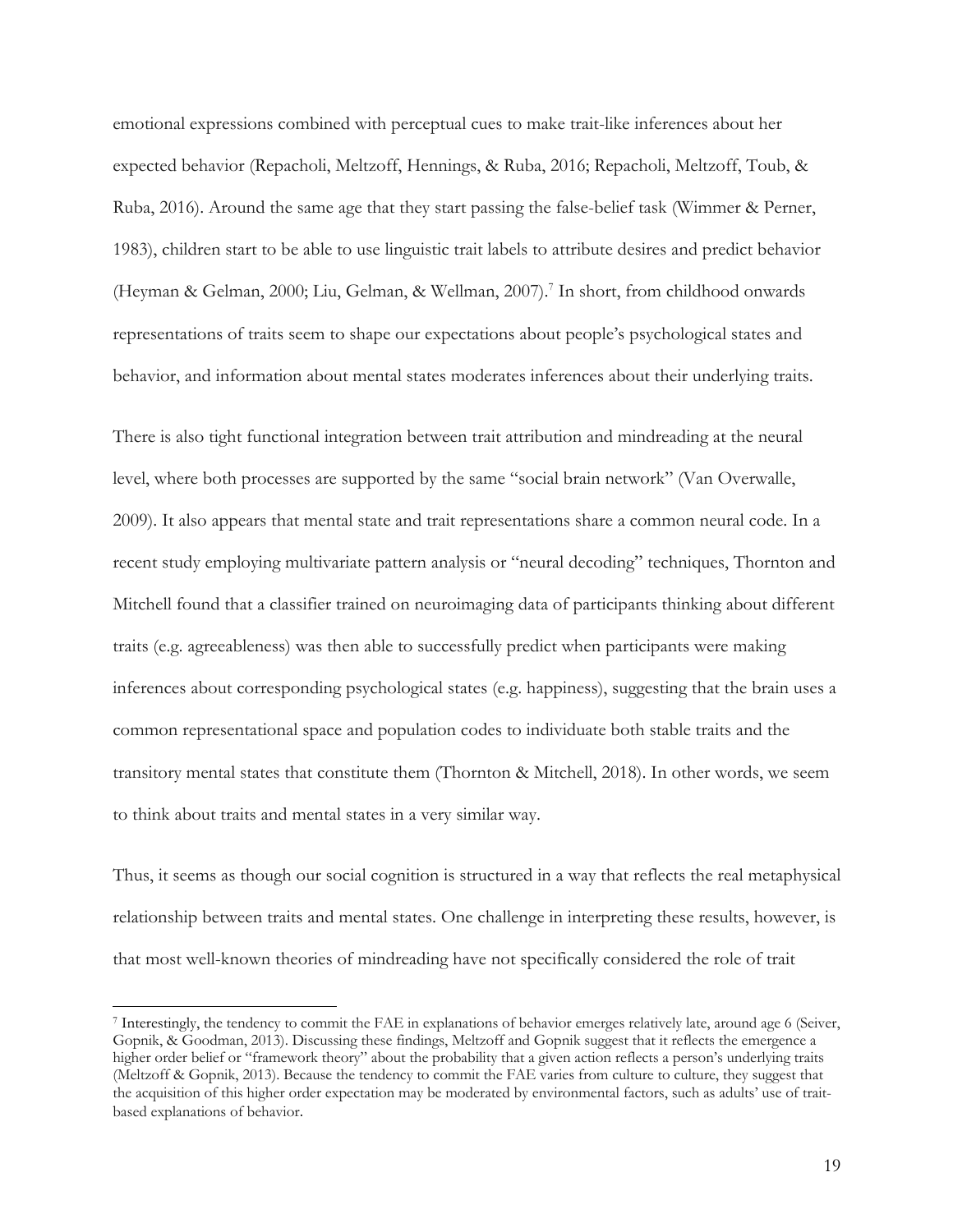representations (e.g. Butterfill and Apperly, 2013; Goldman, 2006; Nichols and Stich, 2003; Wellman, 2014). Recently, however, a number of authors working within the framework of predictive coding have begun to address this oversight (Bach & Schenke, 2017; Koster-Hale & Saxe, 2013; Tamir & Thornton, 2018; Theriault & Young, 2018; Westra, 2018). The key insight of this approach has been to think of trait attribution and mindreading as two levels of representation within a broader, hierarchically structured system for action prediction. Tamir and Thornton (2018), for example, propose a top-down model of social cognition wherein character information represented in a low-dimensional trait space is used to generate predictions about a person's likely mental states, which are represented in a parallel state space. This mental state information – along with priors about transitional probabilities between states – is then used to compute the person's likely actions. Adopting a more Bayesian formulation of a similar idea, Westra (2018) has proposed that trait representations function as over-hypotheses (Kemp, Perfors, & Tenenbaum, 2007) that help us to assign prior probability distributions over the different possible mental states that a particular person might exhibit.<sup>8</sup> For example, the belief that someone is ambitious might lead us think it is more antecedently likely that that person will have self-serving motivations rather than altruistic ones. These prior probabilities can then inform how we interpret particular actions that would otherwise be ambiguous between multiple intentional interpretations (e.g. when a self-serving, ambitious person makes a large charitable donation). In both of these models, traits play a similar role: narrowing down the space of possible mental-state hypotheses in order to help us generate person-specific behavioral predictions.

As Westra (2018) notes, the superordinate position of traits within the hierarchy of psychological representations can help to explain our habit of making hasty trait attributions based on minimal

<sup>8</sup> See also Meltzoff and Gopnik (2013), footnote 9.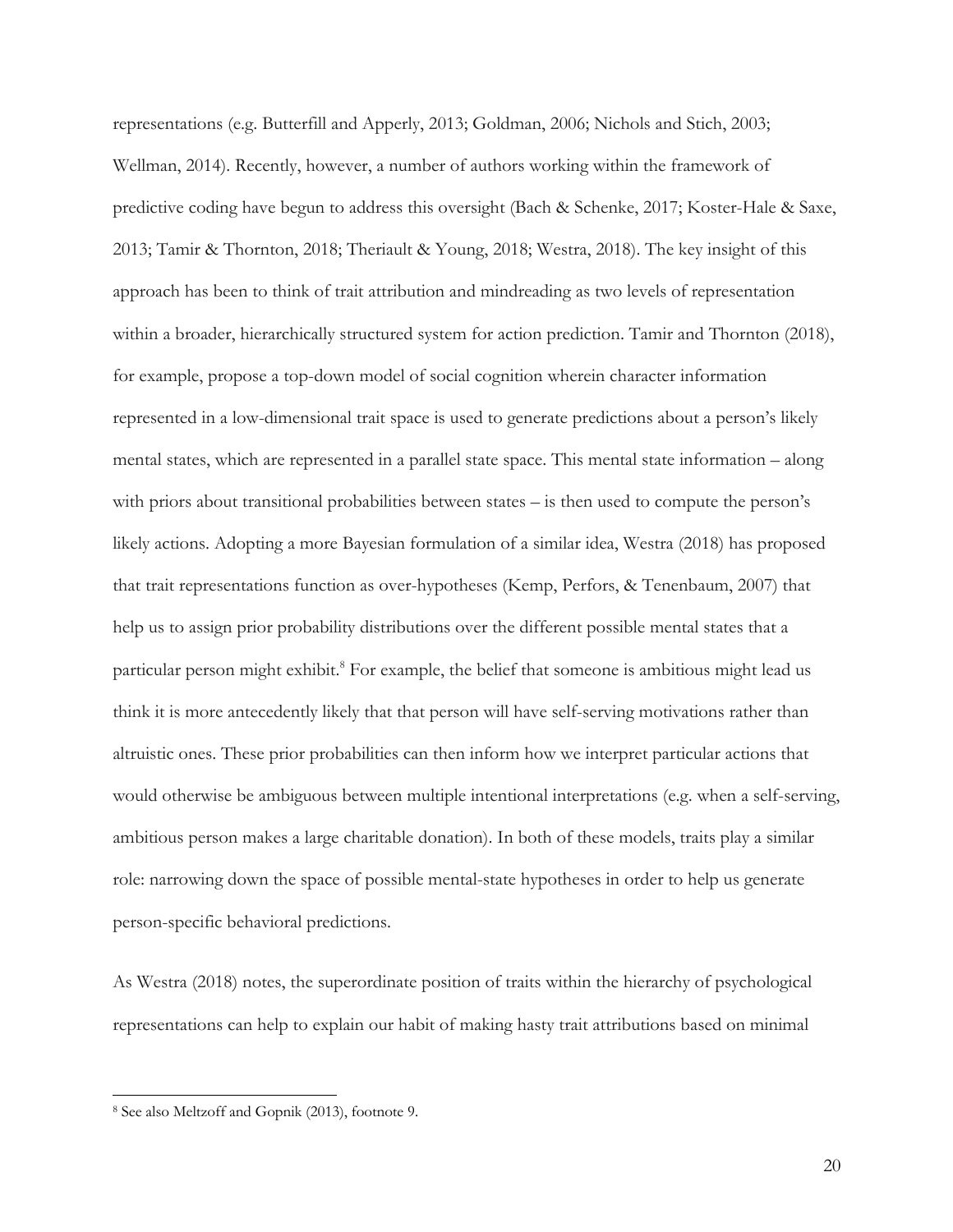information. Since traits have a top-down effect upon mental-state attributions and action predictions, and help us to generate an initial hypothesis about what person will do, it makes sense to prioritize trait attribution in the social prediction process. This is not unlike how "gist" representations function in visual processing: initial predictions about a scene are the product of rapid, coarse-grained representations, which are then updated and filled in as more fine-grained information is processed (Bar, 2007; Chaumon, Kveraga, Barrett, & Bar, 2014; Clark, 2015). Likewise, spontaneous trait inferences provide our social predictions with an initial gist-like representation of a person's mind, which can then be updated and fine-tuned as we acquire more information about their actual mentalistic dispositions. Thus, rapid trait attributions can serve as an early scaffold of the social prediction process.

One might object that this analogy to visual processing is misleading. While gist representations are imprecise, they do contain real information about visual scenes; in contrast, spontaneous trait inferences based on faces and stereotypes carry no real information about a person's character. Thus, while gist representations provide a reliable baseline for scene processing, the same cannot be said for early trait attributions. However, early trait attributions do not need to accurately reflect a target's character in order to help us learn about it. All they need to do is generate predictions. The extent to which these predictions match or fail to match their targets creates new information in the form of prediction errors, which can be used as feedback to revise the model and generate new predictions (Ma et al., 2012; Mende-Siedlecki, Cai, & Todorov, 2013). Much like learning in other domains (Gopnik & Wellman, 2012; Perfors, Tenenbaum, Griffiths, & Xu, 2011), learning about a person's character can be characterized an iterative process of prediction, feedback, and updating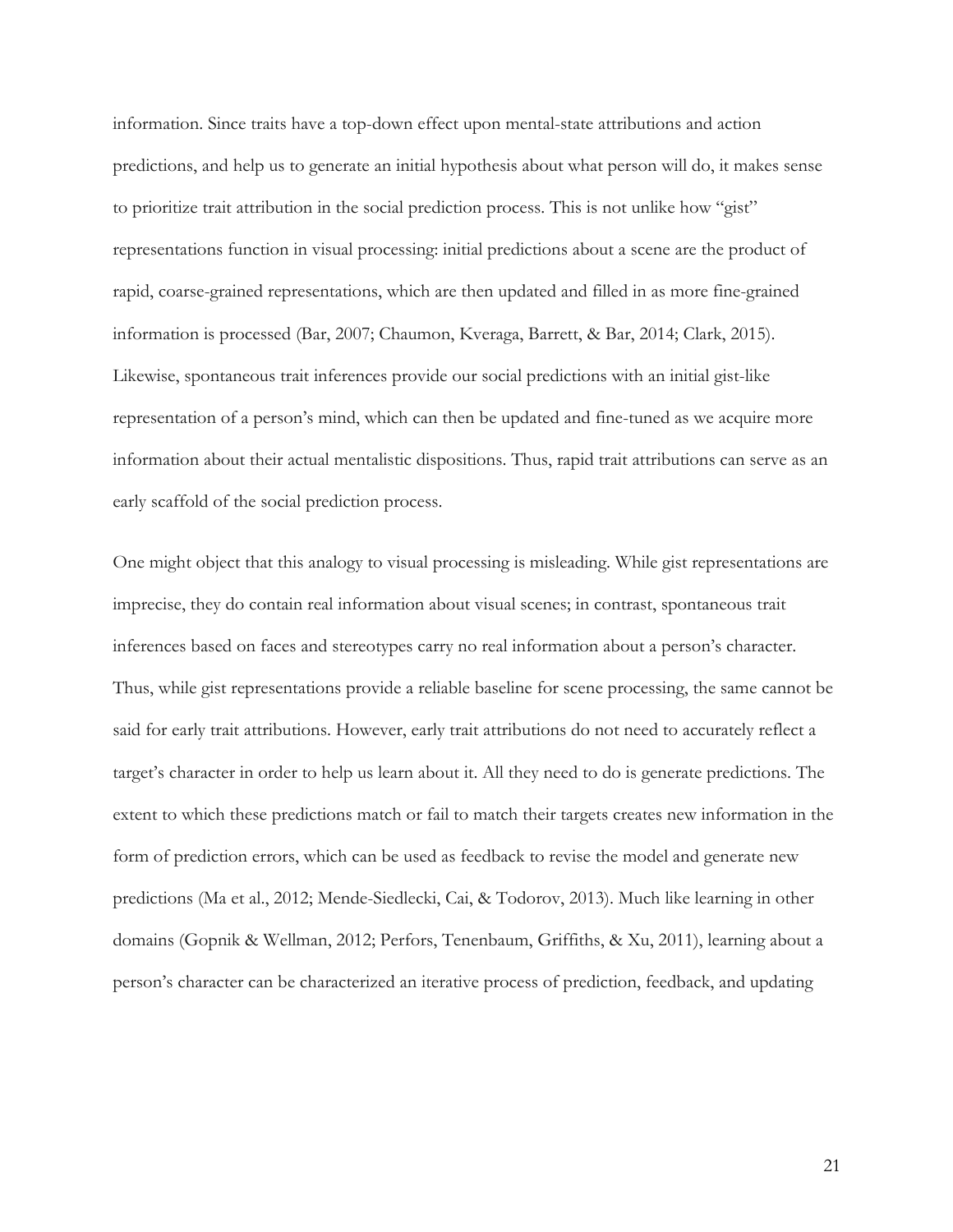(c.f. Cunningham *et al.*, 2007). In this manner, even early, inaccurate trait attributions can help us acquire knowledge of character in the long run.<sup>9</sup>

A consequence of this model is that we should develop increasingly nuanced models of a person's psychology as we come to learn more about them. Consistent with this picture, there is evidence that as we get to know a person more intimately, we think about their behavior in a much more detailed, mentalistic fashion. Serena Chen observed the emergence of this tendency in a study that investigated how people reason about their significant others (Chen, 2003). Chen asked participants to each describe the reaction that their significant other, a generic stereotypical individual, and a nonsignifcant other would have to a range of situations using "IF…THEN…" prompts (e.g. "IF at a party, THEN [Amy talks to everyone]"). Participants were additionally asked to provide explanations of these responses, which were coded based on their references to psychological states. Chen found that participants tended to provide a significantly higher proportion of psychological state explanations for their romantic partners than for the other two social targets, and that people were significantly more confident about these explanations. Participants also found it easier to generate more descriptions based on psychological prompts (e.g. "IF Amy feels threatened…") for their significant others than for other social targets. These findings are especially significant in light of the evidence that romantic partners are also highly accurate in their personality judgments, suggesting that these kinds of inferences are supported by more rich and detailed mindreading (Connelly & Ones, 2010).

<sup>9</sup> Of course, many factors might interfere with this iterative updating process. If one lacks the opportunity to gather more information about a target, or the motivation to do so, then one's early, inaccurate trait attributions are likely to persist unchanged. By the same token, the extent to which one is able to learn about a person's character will be partly a function of the evidence one is able to gather, and partly a function of one's motivations (Westra, 2017).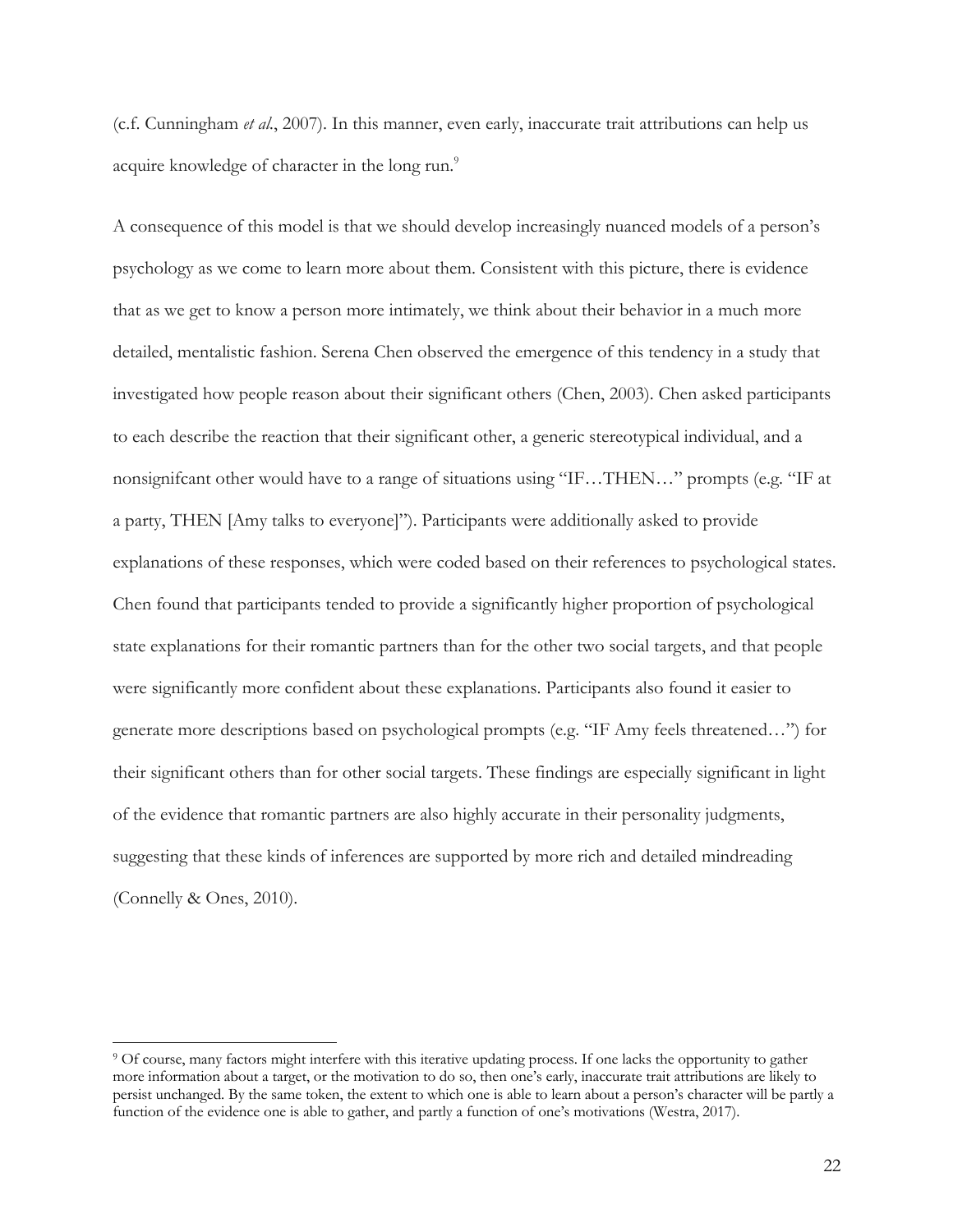Thus, while our initial impressions of a person are prone to a range of biases, as the attributional skeptic points out, these biases simply reflect the early stages of a long-term, mentalistic learning process. Early characterological judgments provide an initial guess as to a person's likely distribution of states, but we gather more information and receive feedback on our predictions, this distribution is iteratively updated. With increasing experience, this model of a person's likely mental states should provide an increasingly accurate approximation of her actual mental-state distributions – that is, her character.10

## *4.2. Mindreading or mindshaping?*

 

There is one element that is absent from this account: *the influence of the judge herself upon the target*. The mindreading framework can sometimes give the impression that our relation to other minds is essentially detached and spectatorial (Hutto, 2004). But as judges of character, we do not merely observe the behavior of other people in a dispassionate manner: we actively engage with them, and are ourselves a part of their environment. Indeed, a consequence of my account is that the best judges of character will also be exceptionally important elements of a target's social circle (think, for instance, of the incomparable impact that a parent has upon a child's life). This opens up an opportunity for judges to causally influence the character traits of the targets through their own actions. As some philosophers have suggested, many different social practices provide avenues for this "mindshaping" to occur: teaching and pedagogy, knowledge transmission through testimony,

 $10$  A reviewer observed that this account seems to tread a fine line between moving from a coarse-grained representation of a person's character traits to a more nuanced one, and *overcoming* a prepotent tendency to represent a person in terms of traits in favor of a more accurate, mentalistic model. This distinction turns on one's conception of traits. According to the account of traits that I start with in section 1, traits are constituted by distributions of mental states; on this view, knowledge of character *just is* knowledge of a person's likely mental states. If, however, one holds a different theory of traits – say, the behavioristic account of traits adopted by situationists (e.g. Doris, 2002) – then this objection would have some purchase, as the knowledge acquired through this mentalistic learning process would not then count as knowledge *of character traits*. But insofar as the view of traits that I've adopted is empirically well-supported, and also aligns well with our folk psychological understanding of traits, this objection does not pose a threat to the current account.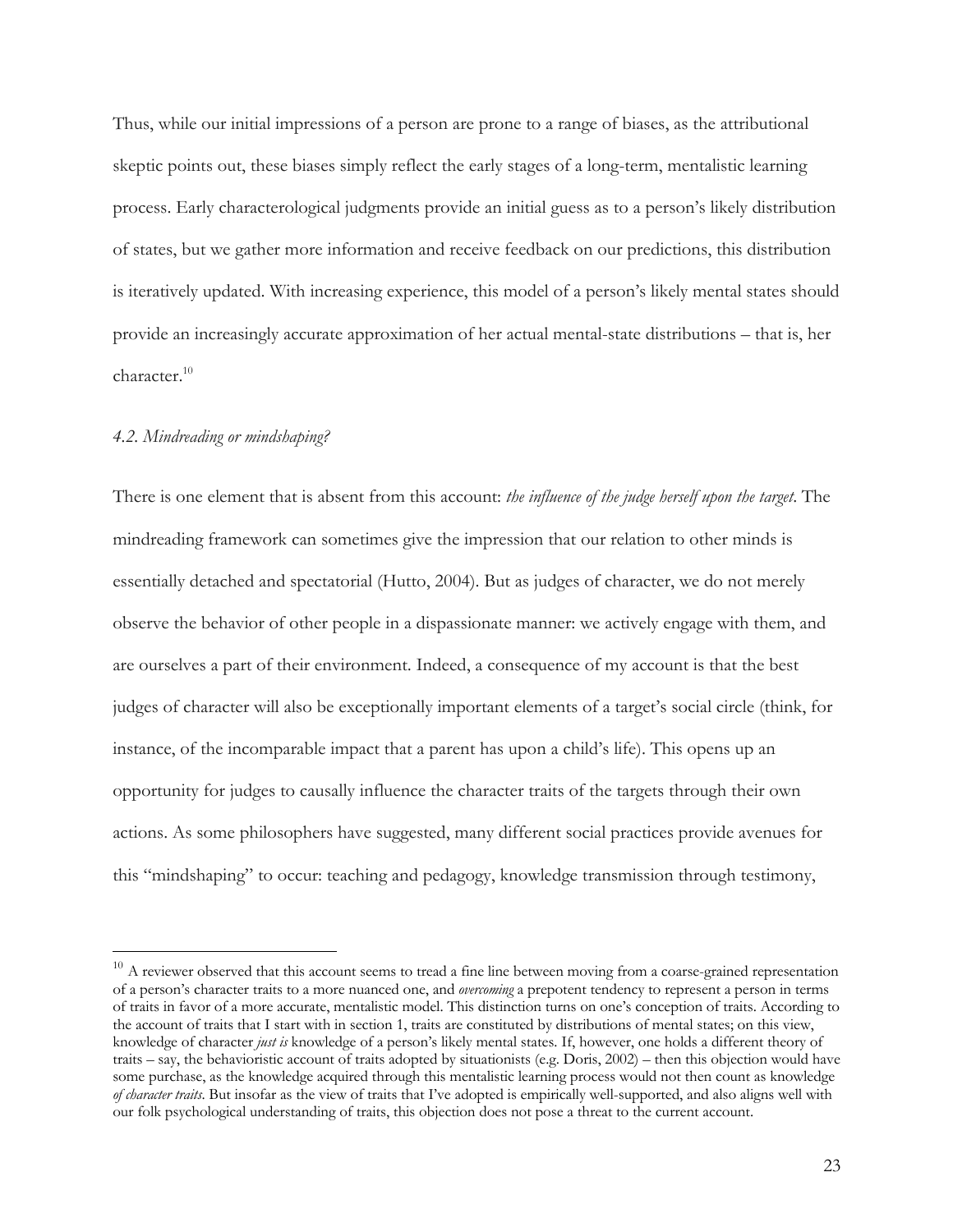punishment and reward, moral praise and blame, and even simple kindness and cruelty all create experiences that could influence a person's attitudes and behavior (McGeer, 2007; Zawidzki, 2013) – and, ultimately, her character.<sup>11</sup>

The mindshaping hypothesis suggests a final objection to the account that I have been defending. Rather than simply developing greater empirical knowledge of a person's character through careful observation, it could be argued that we are in effect making our character trait judgments come true through our own interventions, as a kind of self-fulfilling prophecy.12 We are not good judges of character because we are good mind*readers*, but because we are good mind*shapers*.

The idea that our relationships and the people in our lives influence our personalities is obviously correct. It would thus be a mistake to discount the idea that judges' attributions are true in part because of their own actions. However, mindshaping cannot explain the broad patterns of accuracy in character judgment that we see in the data. For one thing, targets interact with many different people in their lives, and tend to have multiple significant relationships. Each of these intimate acquaintances will most likely have a distinct impact on the target's personality. Thus, a judge's task is not simply to predict the impact of her own actions upon the target, but the effects of the actions of all the target's other intimate acquaintances as well. Any advantage in trait attribution brought about through mindshaping would thus be negated by the mindshaping activities of other people (unless these judges somehow managed to collude to bring about the same characterological end). Moreover, one of the signatures of accuracy is convergence among multiple judges' trait ratings

<sup>&</sup>lt;sup>11</sup> Notably, Alfano has invoked a similar notion to support his fictionalist approach to virtue ethics: by labeling people as virtuous, we can actually encourage them to act as though they really do possess those virtues

<sup>&</sup>lt;sup>12</sup> This proposal is similar to the oft-cited Pygmalion effect, which purported to show that teachers' expectations about students' academic performance caused students' academic performance to improve (Rosenthal & Jacobson, 1968). For a recent critique of this finding, see Jussim (2012).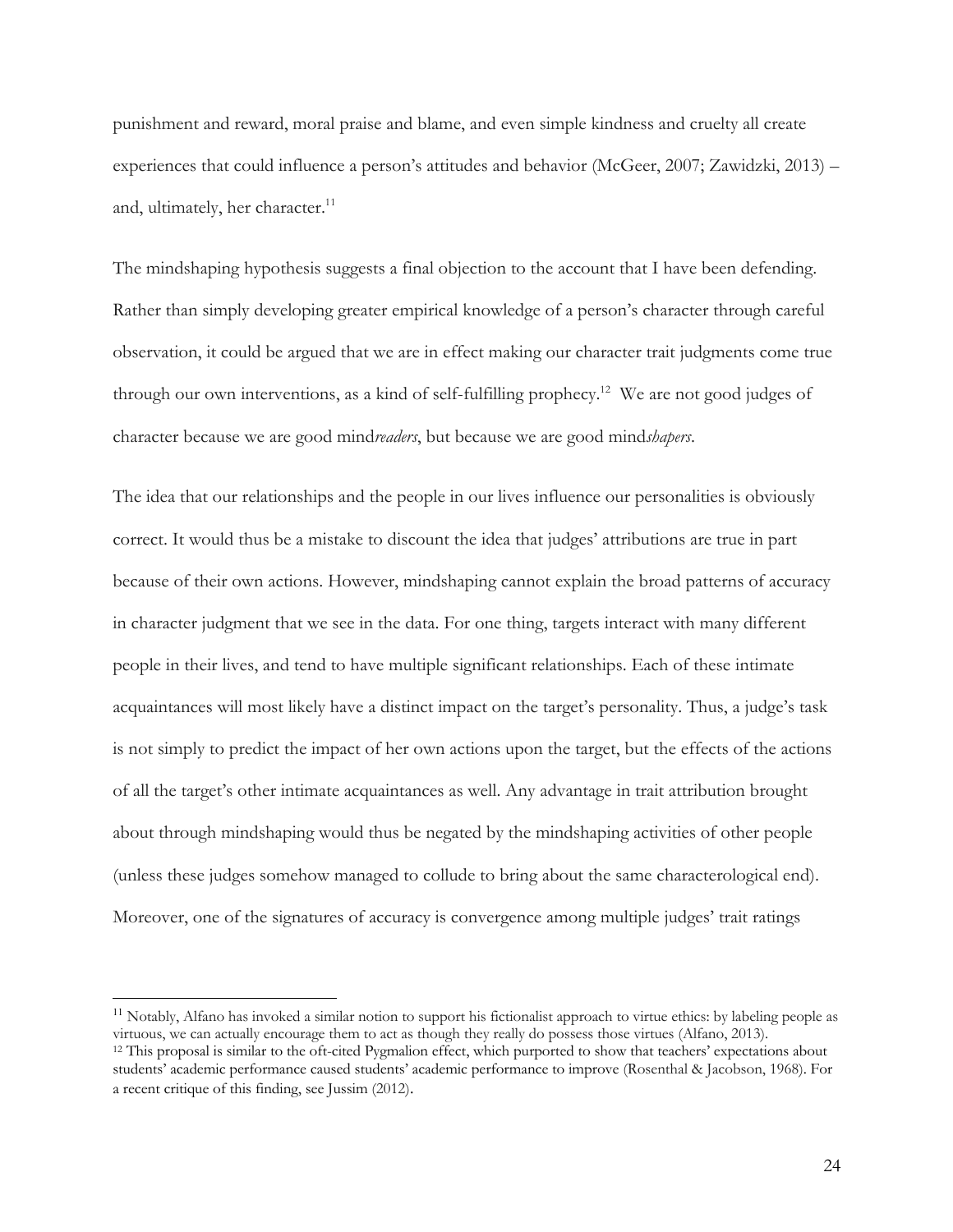across the target's different relationships. This suggests that what explains judges' accuracy is something common across all of their experiences (namely, the character of the target), rather than facts about their individual interactions with the target. Finally, while personality is certainly influenced by experience, it also has a heritable genetic component, which limits the extent to which it could be influenced by mindshaping *qua* environmental factor (McCrae et al., 2000). Thus, while judges are sometimes mindshapers when it comes to targets' character traits, accurate trait judgment will still depend upon reliable mindreading.

# **5. Conclusion**

This paper began with a skeptical challenge to our everyday judgments of character and the threat attributional skepticism seems to pose to our experiences of knowing other people. By drawing on the literatures on accuracy in personality judgment and mindreading, I then sketched out an account of why our character judgments can be initially unreliable, as well as the inferential processes that ultimately render them more trustworthy. I do not claim that these judgments are reliable across the board, or that biases like the fundamental attribution error are morally and epistemically unproblematic. But I maintain that broad skeptical worries about character-trait attributions are empirically unwarranted.

In effect, this has been a defense of common sense. Prominent social psychologists and philosophers have encouraged us to mistrust our ordinary character judgments, but this has never been consistent with our everyday experiences. We are not, for instance, constantly shocked by the behavior of our friends and family; cases where people turn out to be very different people than their friends and family believed them to be are the exception, not the rule. Such a fact is so mundane that we become habituated to it, and eventually forget about it altogether. When this happens, it is normal for errors in character judgment to appear highly salient. But skeptical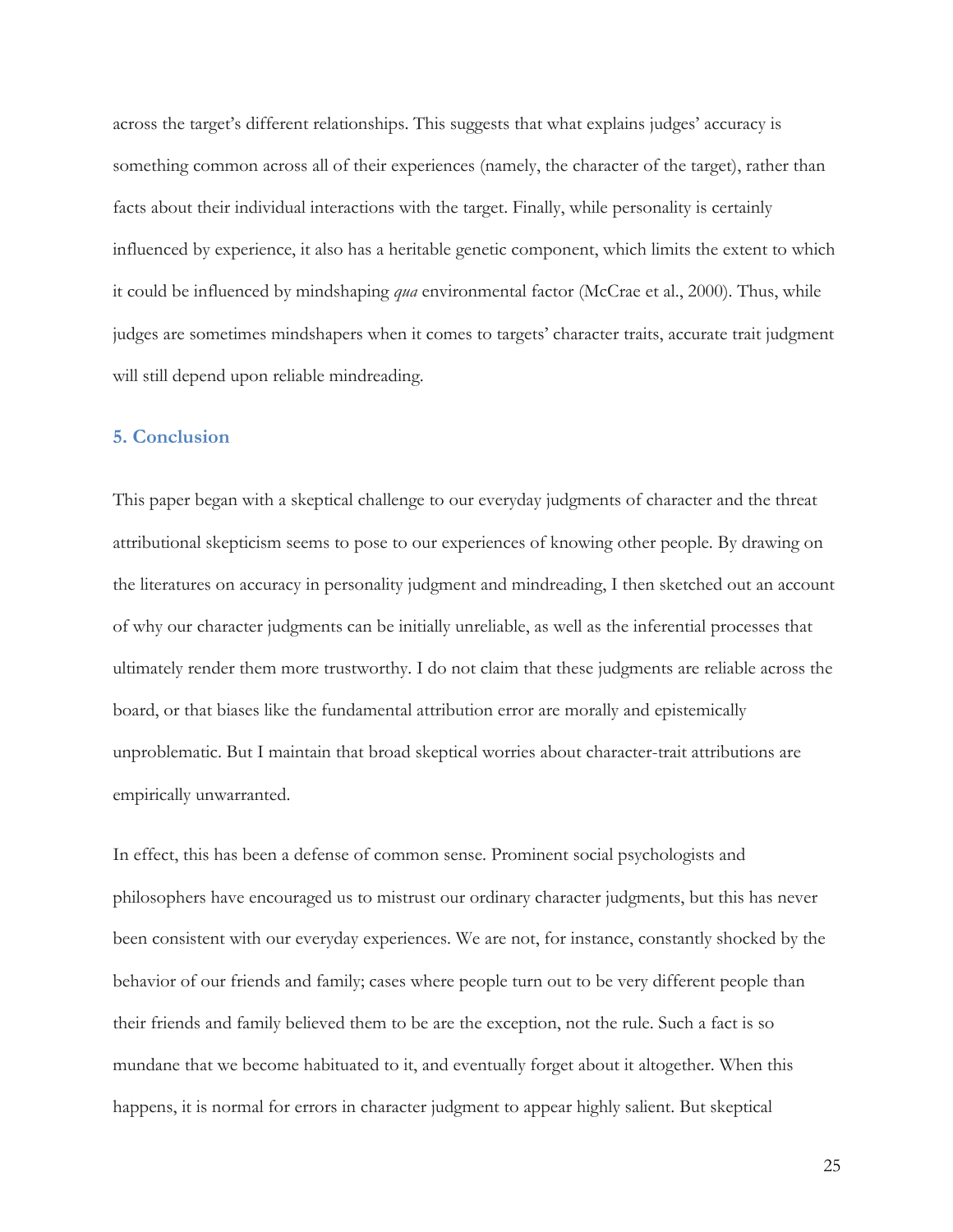arguments based on such errors must be evaluated against a backdrop of overall reliability. Accurate character judgments are common, and they form a baseline for our most meaningful social interactions and life plans.

## **Acknowledgements**

Many people provided feedback on earlier drafts of this paper. Special thanks are due to Maria Altepeter, Michael Barkasi, James Beebe, Peter Carruthers, John Michael, Christian Miller, Jennifer Nagel, Jeremy Reid, Shannon Spaulding, and Haijo Westra for their comments and suggestions. I am also grateful to the participants and organizers of the "Character and the Morally Exceptional: Empirical Discoveries and Moral Improvement" Interdisciplinary Summer Seminar at Wake Forest University, reading groups at the University of Rochester and the University of Toronto, and audience members at the 2018 Central States Philosophical Association conference in Buffalo and the 2019 APA-Central Division conference in Denver.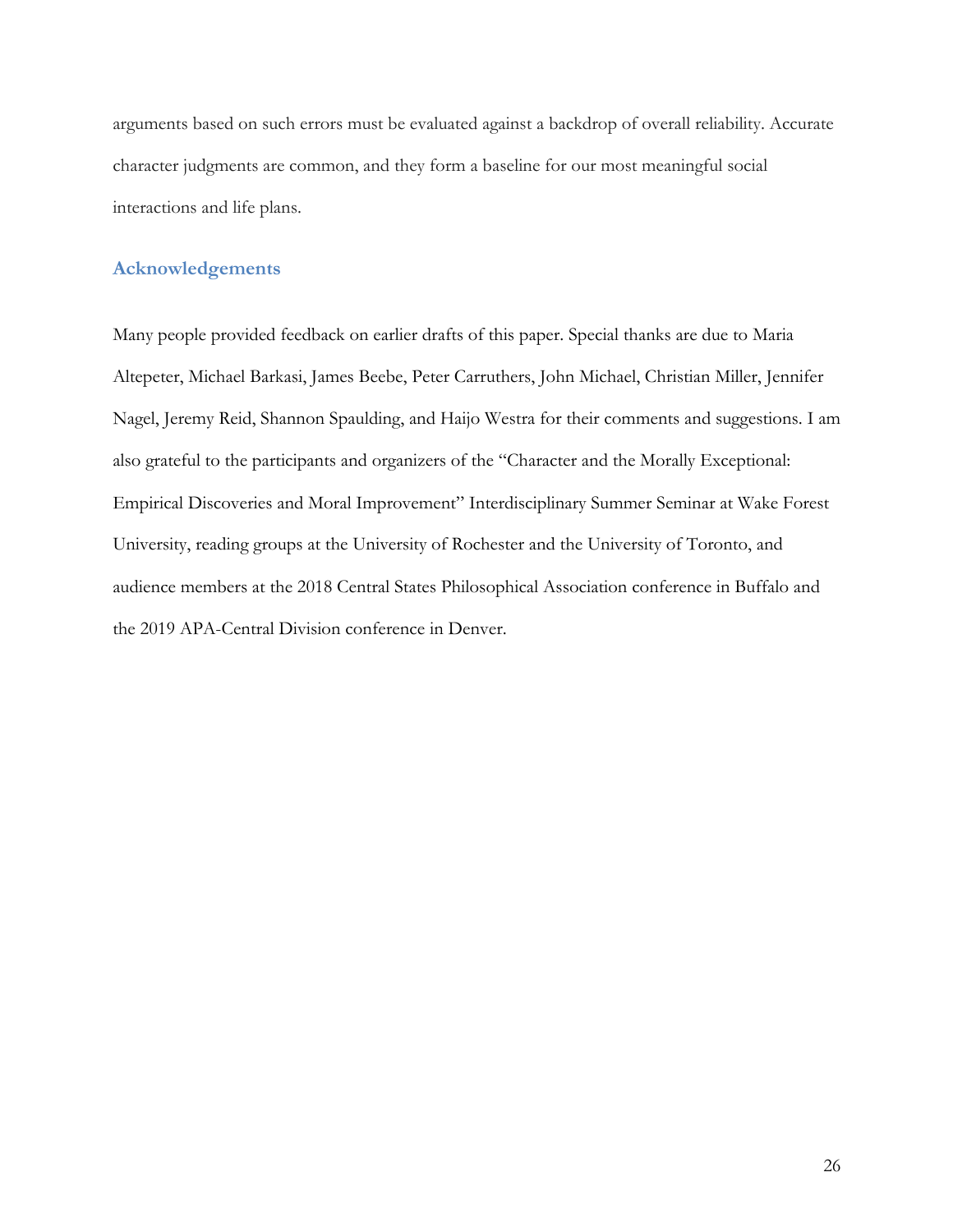# **References**

- Alfano, M. (2011). Explaining Away Intuitions About Traits: Why Virtue Ethics Seems Plausible (Even if it Isn't). *Review of Philosophy and Psychology*, *2*(1), 121–136. http://doi.org/10.1007/s13164-010-0045-9
- Alfano, M. (2013). *Character as Moral Fiction*. Cambridge, UK: Cambridge University Press.
- Ashton, M. C., & Lee, K. (2007). Empirical, theoretical, and practical advantages of the HEXACO model of personality structure. *Personality and Social Psychology Review*, *11*(2), 150–166.
- Bach, P., & Schenke, K. C. (2017). Predictive social perception: Towards a unifying framework from action observation to person knowledge. *Social and Personality Psychology Compass*, *11*(7), 1–17. http://doi.org/10.1111/spc3.12312
- Bar, M. (2007). The proactive brain: using analogies and associations to generate predictions. *Trends in Cognitive Sciences*, *11*(7), 280–289. http://doi.org/10.1016/j.tics.2007.05.005
- Biesanz, J. C., West, S. G., & Millevoi, A. (2007). What do you learn about someone over time? The relationship between length of acquaintance and consensus and self-other agreement in judgments of personality. *Journal of Personality and Social Psychology*, *92*(1), 119–135. http://doi.org/10.1037/0022-3514.92.1.119
- Butterfill, S., & Apperly, I. (2013). How to Construct a Minimal Theory of Mind. *Mind and Language*, *28*(5), 606–637.
- Chaumon, M., Kveraga, K., Barrett, L. F., & Bar, M. (2014). Visual predictions in the orbitofrontal cortex rely on associative content. *Cerebral Cortex*, *24*(11), 2899–907. http://doi.org/10.1093/cercor/bht146
- Chen, S. (2003). Psychological-State Theories About Significant Others: Implications for the Content and Structure of Significant-Other Representations. *Personality and Social Psychology Bulletin*, *29*(10), 1285–1302. http://doi.org/10.1177/0146167203255226
- Choi, I., & Nisbett, R. E. (1998). Situational salience and cultural differences in the correspondence bias and actor-observer bias. *Personality and Social Psychology Bulletin*, *24*(9), 949–960. http://doi.org/10.1177/0146167298249003
- Choi, I., Nisbett, R. E., & Norenzayan, A. (1999). Causal attribution across cultures: Variation and universality. *Psychological Bulletin*, *125*(1), 47–63. http://doi.org/10.1037/0033-2909.125.1.47
- Clark, A. (2015). *Surfing uncertainty: Prediction, action, and the embodied mind*. Oxford: Oxford University Press.
- Cloutier, J., Gabrieli, J. D. E., O'Young, D., & Ambady, N. (2011). An fMRI study of violations of social expectations: When people are not who we expect them to be. *NeuroImage*, *57*(2), 583– 588. http://doi.org/10.1016/j.neuroimage.2011.04.051

Connelly, B. S., & Ones, D. S. (2010). An Other Perspective on Personality: Meta-Analytic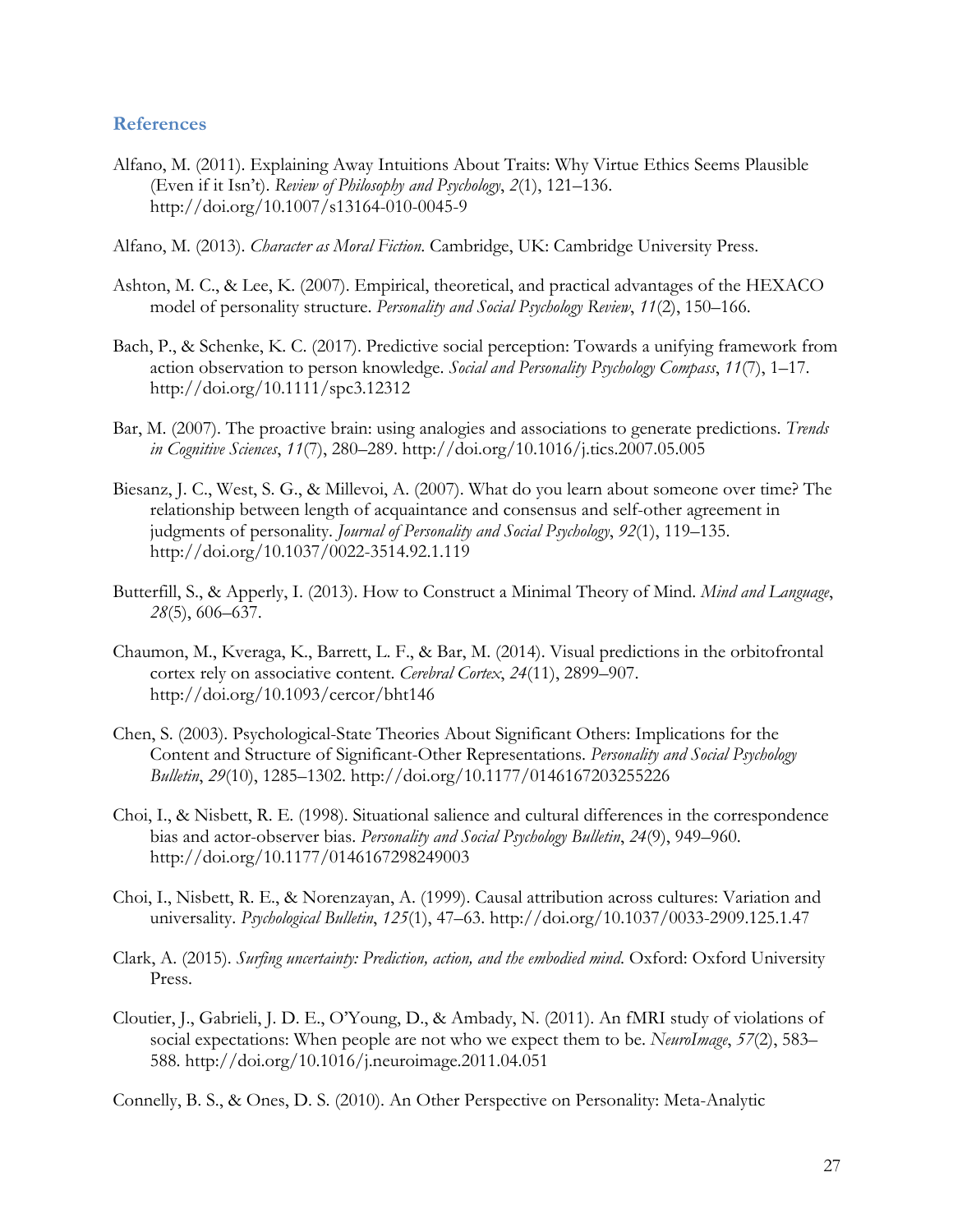Integration of Observers' Accuracy and Predictive Validity. *Psychological Bulletin*, *136*(6), 1092– 1122. http://doi.org/10.1037/a0021212

- Cronbach, L. J. (1955). Processes affecting scores on" understanding of others" and" assumed similarity.". *Psychological Bulletin*, *52*(3), 177.
- Cunningham, W. A., Zelazo, P. D., Packer, D. J., & Van Bavel, J. J. (2007). The iterative reprocessing model: A multilevel framework for attitudes and evaluation. *Social Cognition*, *25*(5), 736–760. http://doi.org/10.1521/soco.2007.25.5.736
- Darley, J. M., & Batson, C. D. (1973). " From Jerusalem to Jericho": A study of situational and dispositional variables in helping behavior. *Journal of Personality and Social Psychology*, *27*(1), 100– 108.
- Doris, J. M. (2002). *Lack of character: Personality and moral behavior*. Cambridge, UK: Cambridge University Press.
- Epstein, S. (1979). The stability of behavior: I. On predicting most of the people much of the time. *Journal of Personality and Social Psychology*, *37*(7), 1097.
- Fast, L. A., & Funder, D. C. (2008). Personality as Manifest in Word Use: Correlations With Self-Report, Acquaintance Report, and Behavior. *Journal of Personality and Social Psychology*, *94*(2), 334– 346. http://doi.org/10.1037/0022-3514.94.2.334
- Finnigan, K. M., & Vazire, S. (2018). The incremental validity of average state self-reports over global self-reports of personality. *Journal of Personality and Social Psychology*, *115*(2), 321–337. http://doi.org/10.1037/pspp0000136
- Fiske, S. T., Cuddy, A. J. C., & Glick, P. (2002). A Model of (Often Mixed Stereotype Content: Competence and Warmth Respectively Follow From Perceived Status and Competition. *Journal of Personality and Social Psychologyersonality and Social Psychology*, *82*(6), 878–902. http://doi.org/10.1037//0022-3514.82.6.878
- Fleeson, W. (2001). Toward a structure- and process-integrated view of personality: Traits as density distributions of states. *Journal of Personality and Social Psychology*, *80*(6), 1011–1027. http://doi.org/10.1037/0022-3514.80.6.1011
- Fleeson, W., & Gallagher, P. (2009). The Implications of Big Five Standing for the Distribution of Trait Manifestation in Behavior: Fifteen Experience-Sampling Studies and a Meta-Analysis. *Journal of Personality and Social Psychology*, *97*(6), 1097–1114. http://doi.org/10.1037/a0016786
- Fleeson, W., & Jayawickreme, E. (2015). Whole trait theory. *Journal of Research in Personality*, *56*, 82– 92.
- Fleeson, W., & Jayawickreme, E. (2017). Challenging Doris' Attack on Aggregation: Why We are Not Left "Completely in the Dark" about Global Virtues. *Ethical Theory and Moral Practice*, *20*(3), 519–536. http://doi.org/10.1007/s10677-017-9810-5

Frankfurt, H. G. (1971). Freedom of the Will and the Concept of a Person. *The Journal of Philosophy*,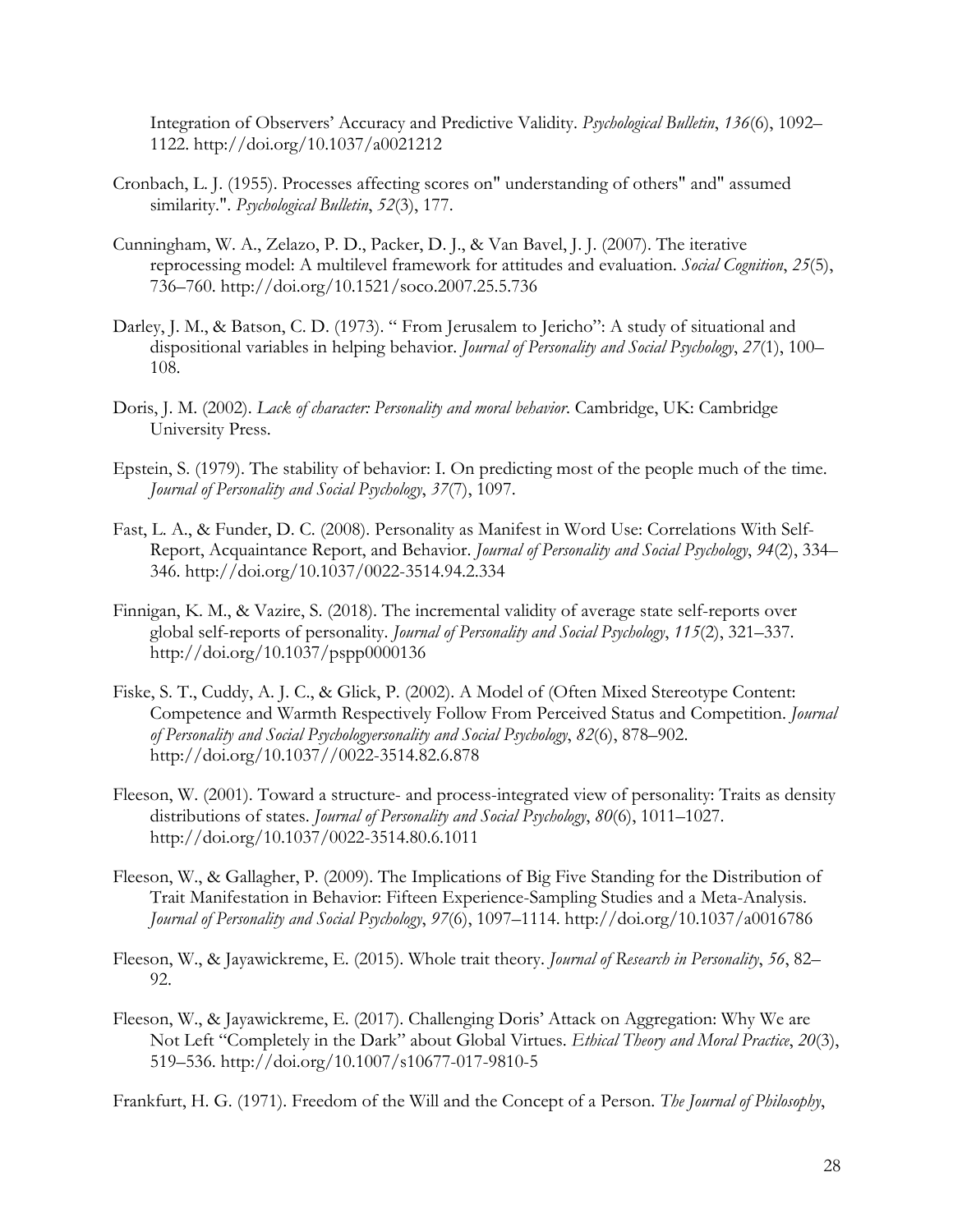*68*(1), 5. http://doi.org/10.2307/2024717

- Friston, K., & Kiebel, S. (2009). Predictive coding under the free-energy principle. *Philosophical Transactions of the Royal Society of London B: Biological Sciences*, *364*(1521).
- Funder, D. C. (1995). On the Accuracy of Personality Judgement: A Realistic Approach. *Psychological Review*, *102*(4), 652–670.
- Gilbert, D. T., Malone, P. S., Aronson, J., Giesler, B., Higgins, T., Ross, L., … Trope, Y. (1995). The Correspondence Bias. *Psychological Bulletin*, *117*(1), 21–38. http://doi.org/10.1037/0033- 2909.117.1.21
- Goldman, A. I. (2006). *Simulating Minds: The Philosophy, Psychology, and Neuroscience of Mindreading*. Oxford University Press.
- Gopnik, A., & Wellman, H. M. (2012). Reconstructing constructivism: Causal models, Bayesian learning mechanisms, and the theory theory. *Psychological Bulletin*, *138*(6), 1085–108. http://doi.org/10.1037/a0028044.Reconstructing
- Harman, G. (1999). Moral Philosophy Meets Social Psychology : Virtue Ethics and the Fundamental Attribution Error. *Proceedings of the Aristotelian Society, New Series*, *99*, 315–331.
- Hartshorne, H., & May, M. A. (1928). *Studies in the nature of character: Vol. 1. Studies in deceit*. New York, NY: Macmillan Publishers.
- Helgeson, C. (2013). The Confirmational Significance of Agreeing Measurements. *Philosophy of Science*, *80*(5), 721–732. http://doi.org/10.1086/673924
- Heller, D., Komar, J., & Lee, W. B. (2007). The dynamics of personality states, goals, and well-being. *Personality and Social Psychology Bulletin*, *33*(6), 898–910. http://doi.org/10.1177/0146167207301010
- Heyman, G. D., & Gelman, S. A. (2000). Preschool Children's Use of Trait Labels to Make Inductive Inferences. *Journal of Experimental Child Psychology*, *77*(1), 1–19. http://doi.org/10.1006/jecp.1999.2555
- Hohwy, J. (2013). *The predictive mind*. Oxford University Press.
- Hutto, D. D. (2004). The limits of spectatorial folk psychology. *Mind and Language*. http://doi.org/10.1111/j.0268-1064.2004.00272.x
- Jayawickreme, E., Meindl, P., Helzer, E. G., Furr, R. M., & Fleeson, W. (2014). Virtuous states and virtuous traits: How the empirical evidence regarding the existence of broad traits saves virtue ethics from the situationist critique. *Theory and Research in Education*, *12*(3), 283–308. http://doi.org/10.1177/1477878514545206
- John, O. P., & Srivastava, S. (1999). The Big Five trait taxonomy: History, measurement, and theoretical perspectives. In L. A. Pervin & O. P. John (Eds.), *Handbook of personality: Theory and research* (2nd ed., Vol. 2, pp. 102–138). New York, NY: Guilford.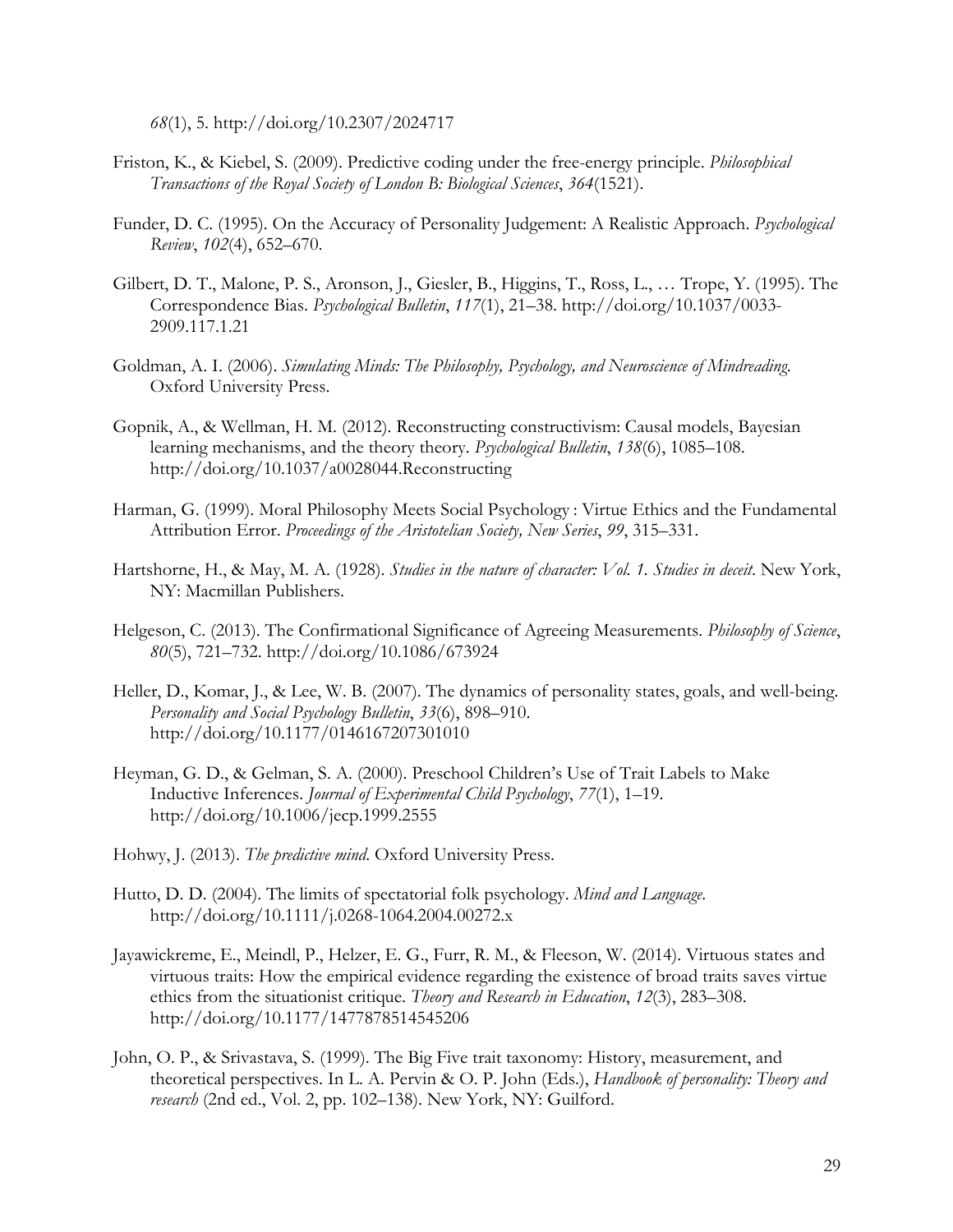- Jones, E., & Harris, A. (1967). The Attribution of Attitudes. *Journal of Experimental Social Psychology*, *3*, 1–24.
- Jussim, L. (2012). *Social Perception and Social Reality: Why Accuracy Dominates Bias and Self-Fulfilling Prophecy*. New York, NY: Oxford University Press.
- Kemp, C., Perfors, A., & Tenenbaum, J. B. (2007). Learning overhypotheses with hierarchical Bayesian models. *Developmental Science*, *10*(3), 307–321. http://doi.org/10.1111/j.1467- 7687.2007.00585.x
- Kenny, D. A. (1991). A general model of consensus and accuracy in interpersonal perception. *Psychological Review*, *98*(2), 155–163. http://doi.org/10.1037/0033-295X.98.2.155
- Kestemont, J., Vandekerckhove, M., Ma, N., Van Hoeck, N., & Van Overwalle, F. (2013). Situation and person attributions under spontaneous and intentional instructions: An fMRI study. *Social Cognitive and Affective Neuroscience*, *8*(5), 481–493. http://doi.org/10.1093/scan/nss022
- Koster-Hale, J., & Saxe, R. (2013). Theory of Mind: A Neural Prediction Problem. *Neuron*, *79*(5), 836–848. http://doi.org/10.1016/j.neuron.2013.08.020
- Krull, D. S., Seger, C. R., & Silvera, D. H. (2008). Smile when you say that: Effects of willingness on dispositional inferences. *Journal of Experimental Social Psychology*, *44*(3), 735–742. http://doi.org/10.1016/j.jesp.2007.05.004
- Liu, D., Gelman, S. A., & Wellman, H. M. (2007). Components of Young Children' s Trait Understanding : Behavior-to-Trait Inferences and Trait-to-Behavior Predictions. *Child Development*, *78*(5), 1543–1558.
- Luan, Z., Poorthuis, A. M. G., Hutteman, R., Denissen, J. J. A., Asendorpf, J. B., & van Aken, M. A. G. (2018). Unique predictive power of other-rated personality: An 18-year longitudinal study. *Journal of Personality*. http://doi.org/10.1111/jopy.12413
- Ma, N., Vandekerckhove, M., Baetens, K., Overwalle, F. Van, Seurinck, R., & Fias, W. (2011). Inconsistencies in spontaneous and intentional trait inferences. *Social Cognitive and Affective Neuroscience*, *7*(8), 937–950. http://doi.org/10.1093/scan/nsr064
- Ma, N., Vandekerckhove, M., Baetens, K., Overwalle, F. Van, Seurinck, R., & Fias, W. (2012). Inconsistencies in spontaneous and intentional trait inferences. *Social Cognitive and Affective Neuroscience*, *7*(8), 937–950. http://doi.org/10.1093/scan/nsr064
- McCabe, K. O., & Fleeson, W. (2012). What Is Extraversion For? Integrating Trait and Motivational Perspectives and Identifying the Purpose of Extraversion. *Psychological Science*, *23*(12), 1498– 1505. http://doi.org/10.1177/0956797612444904
- McCabe, K. O., & Fleeson, W. (2016). Are traits useful? Explaining trait manifestations as tools in the pursuit of goals. *Journal of Personality and Social Psychology*, *110*(2), 287–301. http://doi.org/10.1037/a0039490

McCrae, R. R., Costa, P. T., Ostendorf, F., Angleitner, A., Hrebickova, M., Avia, M. D., …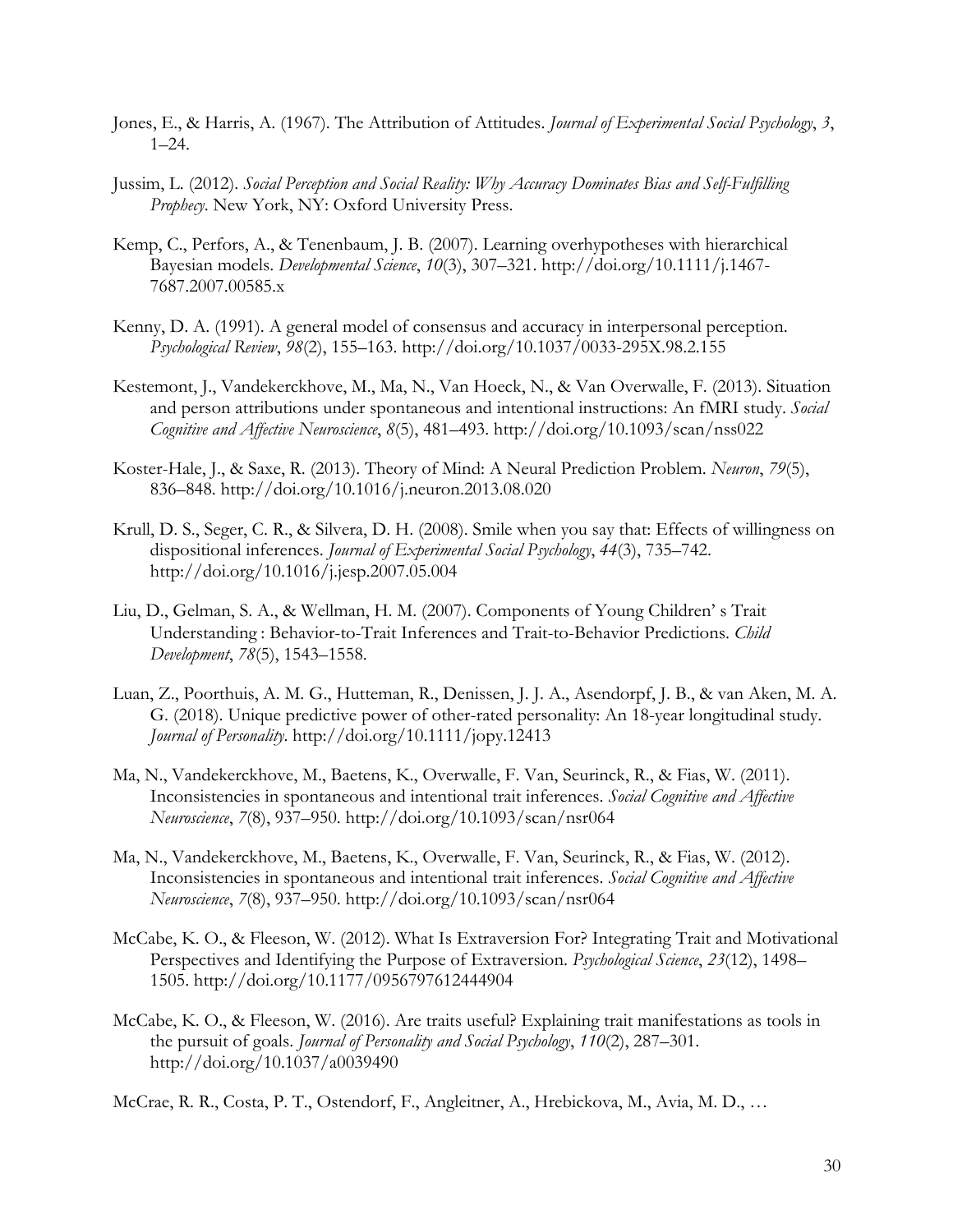HrebfEkova, M. (2000). Nature over nurture: temperament, personality, and life span development. *Journal of Personality and Social Psychology*, *78*(1), 173–186.

- McGeer, V. (2007). The regulative dimension of folk psychology. In D. D. Hutto & M. Ratcliffe (Eds.), *Folk psychology re-assessed* (pp. 137–156). Springer.
- Meltzoff, A. N., & Gopnik, A. (2013). Learning about the mind from evidence: Children's development of intuitive theories of perception and personality. *Understanding Other Minds*, 19– 34. http://doi.org/10.1103/PhysRevLett.115.197401
- Mende-Siedlecki, P., Cai, Y., & Todorov, A. (2013). The neural dynamics of updating person impressions. *Social Cognitive and Affective Neuroscience*, *8*(6), 623–631. http://doi.org/10.1093/scan/nss040
- Milgram, S. (1963). Behavioral study of obedience. *The Journal of Abnormal and Social Psychology*, *67*(4), 371.
- Miller, C. B. (2014). *Character and moral psychology*. Oxford: Oxford University Press.
- Mischel, W. (2004). Toward an Integrative Science of the Person. *Annual Review of Psychology*, *55*(1), 1–22. http://doi.org/10.1146/annurev.psych.55.042902.130709
- Mischel, W., & Shoda, Y. (1995). A cognitive-active system theory of personality: Reconceptualising situations, dispositions, dynamics and invariance in personality structure. *Psychological Review*, *12*(1), 246–268.
- Nichols, S., & Stich, S. P. (2003). *Mindreading: An integrated account of pretence, self-awareness, and understanding other minds.* Oxford: Oxford University Press.
- Noftle, E. E., & Robins, R. W. (2007). Personality predictors of academic outcomes: big five correlates of GPA and SAT scores. *Journal of Personality and Social Psychology*, *93*(1), 116.
- Ozer, D. J., & Benet-Martínez, V. (2006). Personality and the Prediction of Consequential Outcomes. *Annual Review of Psychology*, *57*(1), 401–421. http://doi.org/10.1146/annurev.psych.57.102904.190127
- Paris, P. (2016). Scepticism about Virtue and the Five-Factor Model of Personality. *Utilitas*, *29*(4), 1– 30. http://doi.org/10.1017/S0953820816000327
- Perfors, A., Tenenbaum, J. B., Griffiths, T. L., & Xu, F. (2011). A tutorial introduction to Bayesian models of cognitive development. *Cognition*, *120*(3), 302–21. http://doi.org/10.1016/j.cognition.2010.11.015
- Reeder, G. D. (2009). Mindreading: Judgments About Intentionality and Motives in Dispositional Inference. *Psychological Inquiry*, *20*(1), 1–18. http://doi.org/10.1080/10478400802615744
- Reeder, G. D., Kumar, S., Hesson-McInnis, M. S., & Trafimow, D. (2002). Inferences about the morality of an aggressor: the role of perceived motive. *Journal of Personality and Social Psychology*, *83*(4), 789–803. http://doi.org/10.1037/0022-3514.83.4.789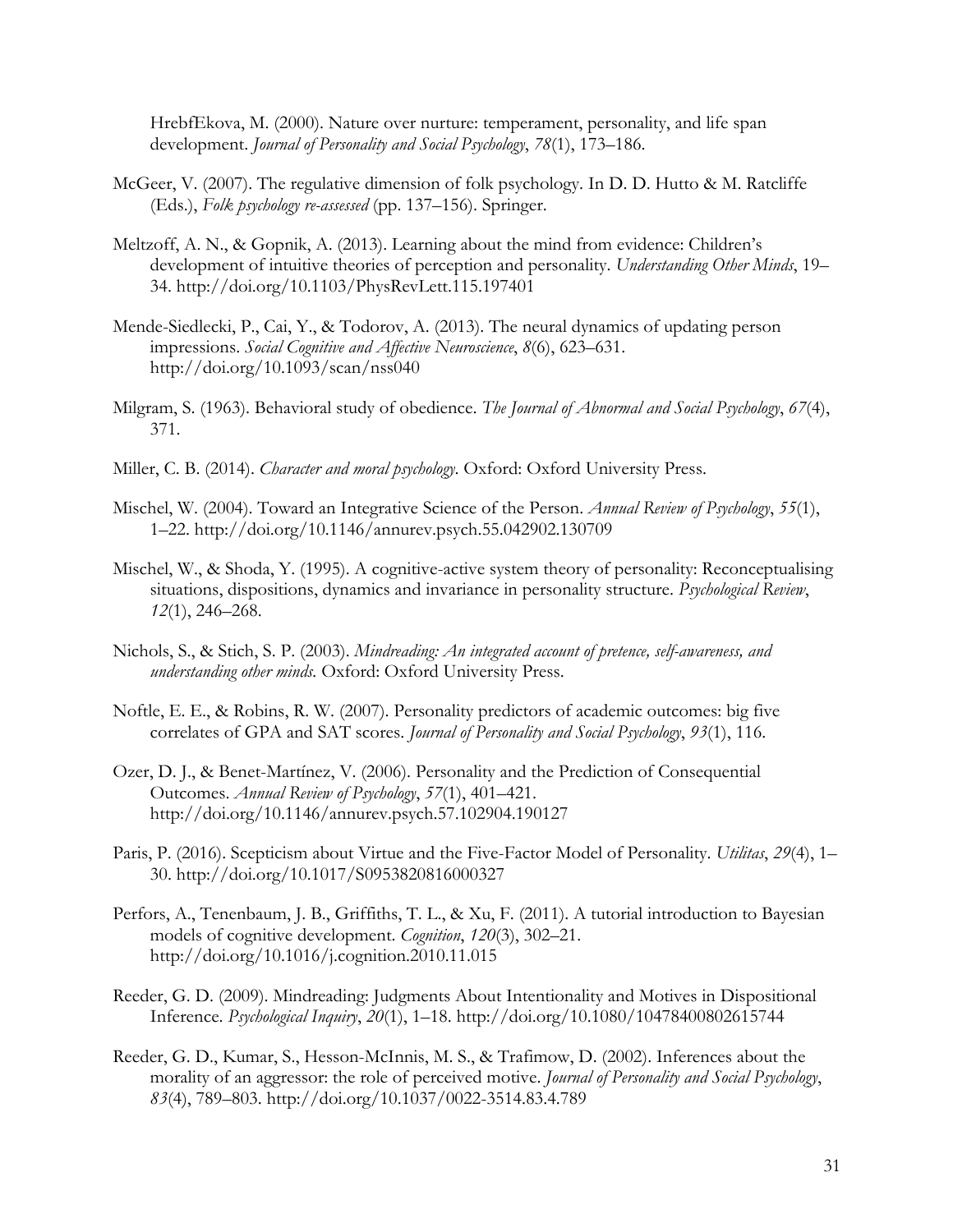- Reeder, G. D., Vonk, R., Ronk, M. J., Ham, J., & Lawrence, M. (2004). Dispositional Attribution: Multiple Inferences About Motive-Related Traits. *Journal of Personality and Social Psychology*, *86*(4), 530–544. http://doi.org/10.1037/0022-3514.86.4.530
- Repacholi, B. M., Meltzoff, A. N., Hennings, T. M., & Ruba, A. L. (2016). Transfer of Social Learning Across Contexts: Exploring Infants' Attribution of Trait-Like Emotions to Adults. *Infancy*, *21*(6), 785–806. http://doi.org/10.1111/infa.12136
- Repacholi, B. M., Meltzoff, A. N., Toub, T. S., & Ruba, A. L. (2016). Infants' Generalizations About Other People' s Emotions : Foundations for Trait-Like Attributions. *Developmental Psychology*, *52*, 364–378. http://doi.org/dx.doi.org/10.1037/dev0000097
- Rosenthal, R., & Jacobson, L. (1968). *Pygmalion in the classroom: Teacher expectation and pupils' intellectual development*. New York, NY: Holt, Rinehart and Winston Inc.
- Ross, L. (1977). The Intuitive Psychologist And His Shortcomings: Distortions in the Attribution Process. *Advances in Experimental Social Psychology*. http://doi.org/10.1016/S0065- 2601(08)60357-3
- Ross, L., & Nisbett, R. E. (2011). *The person and the situation: Perspectives of social psychology*. Pinter & Martin Publishers.
- Sabini, J., & Silver, M. (2005). Lack of Character? Situationism Critiqued. *Ethics*, *115*(3), 535–562. http://doi.org/10.1086/428459
- Seiver, E., Gopnik, A., & Goodman, N. D. (2013). Did She Jump Because She Was the Big Sister or Because the Trampoline Was Safe? Causal Inference and the Development of Social Attribution. *Child Development*, *84*(2), 443–454. http://doi.org/10.1111/j.1467- 8624.2012.01865.x
- Snow, N. E. (2010). *Virtue as social intelligence: An empirically grounded theory*. New York, NY: Routledge.
- Sripada, C. S. (2012). Mental state attributions and the side-effect effect. *Journal of Experimental Social Psychology*, *48*(1), 232–238. http://doi.org/10.1016/j.jesp.2011.07.008
- Sripada, C. S., & Konrath, S. (2011). Telling more than we can know about intentional action. *Mind & Language*, *26*(3), 353–380.
- Tamir, D. I., & Thornton, M. A. (2018). Modeling the Predictive Social Mind. *Trends in Cognitive Sciences*, *22*(3), 201–212. http://doi.org/10.1016/j.tics.2017.12.005

Theriault, J., & Young, L. (2018). *Social Prediction in the Theory of Mind Network*. PsyArXiv.

- Thornton, M. A., & Mitchell, J. P. (2018). Theories of person perception predict patterns of neural activity during mentalizing. *Cerebral Cortex*, *28*(10), 3505–3520. http://doi.org/10.1093/cercor/bhx216
- Todorov, A. (2013). Making up your mind after 100-ms exposure to face. *Psychological Science*, *17*(7), 592–598.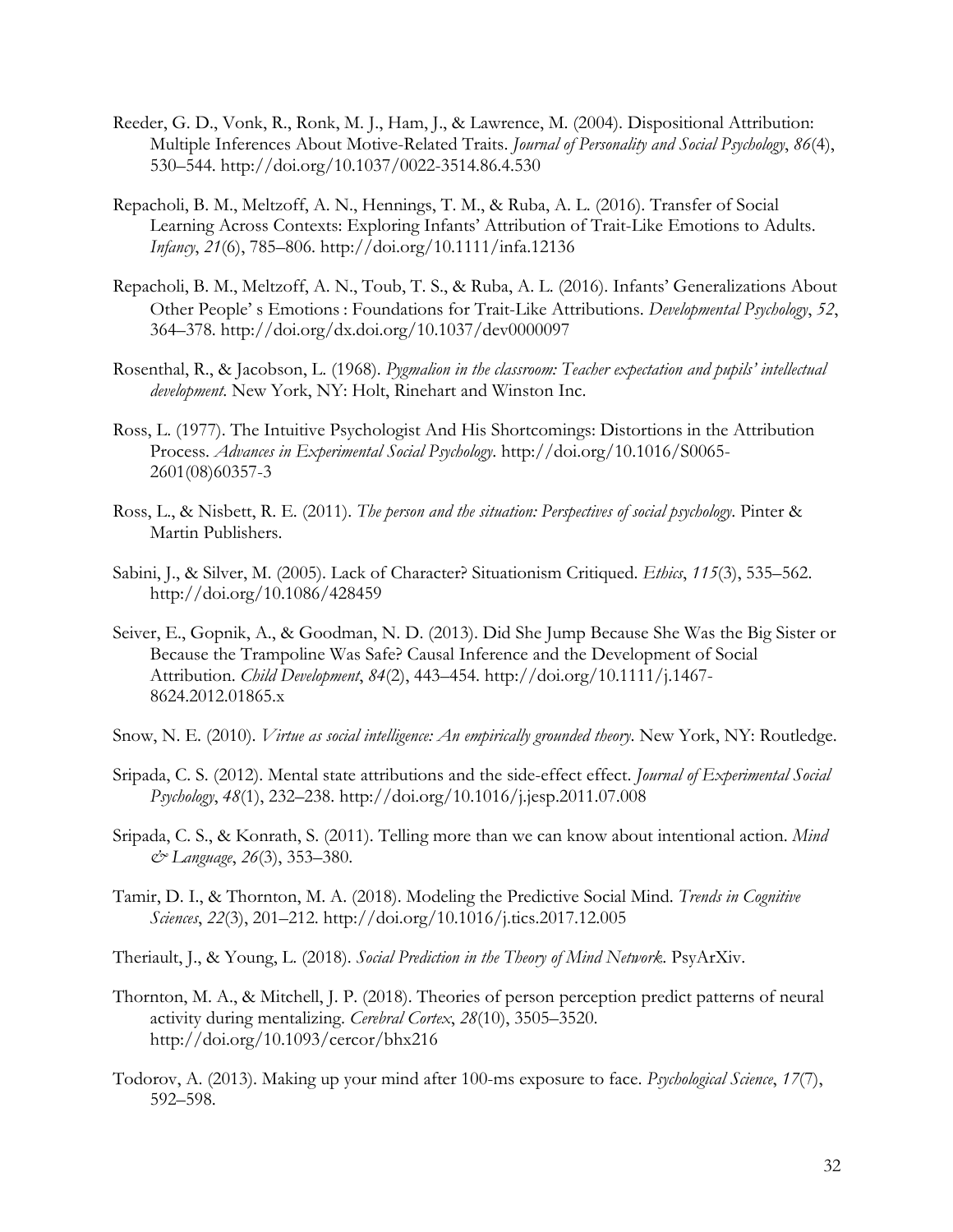- Todorov, A., Olivola, C. Y., Dotsch, R., & Mende-Siedlecki, P. (2015). Social Attributions from Faces: Determinants, Consequences, Accuracy, and Functional Significance. *Annual Review of Psychology*, *66*, 519–545. http://doi.org/10.1146/annurev-psych-113011-143831
- Todorov, A., Said, C. P., Engell, A. D., & Oosterhof, N. N. (2008). Understanding evaluation of faces on social dimensions. *Trends in Cognitive Sciences*, *12*(12), 455–460. http://doi.org/10.1016/j.tics.2008.10.001
- Todorov, A., & Uleman, J. S. (2003). The efficiency of binding spontaneous trait inferences to actors faces. *Journal of Experimental Social Psychology*, *39*(6), 549–562. http://doi.org/10.1016/S0022- 1031(03)00059-3
- Uhlmann, E. L., Zhu, L. L., & Diermeier, D. (2014). When actions speak volumes: The role of inferences about moral character in outrage over racial bigotry. *European Journal of Social Psychology*, *44*(1), 23–29. http://doi.org/10.1002/ejsp.1987
- Uleman, J. S., Adil Saribay, S., & Gonzalez, C. M. (2008). Spontaneous Inferences, Implicit Impressions, and Implicit Theories. *Annual Review of Psychology*, *59*(1), 329–360. http://doi.org/10.1146/annurev.psych.59.103006.093707
- Uleman, J. S., Hon, A., Roman, R. J., & Moskowitz, G. B. (1996). On-line evidence for spontaneous trait inferences at encoding. *Personality and Social Psychology Bulletin*, *22*(4), 377–394. http://doi.org/10.1177/0146167296224005
- Van Overwalle, F. (2009). Social cognition and the brain: A meta-analysis. *Human Brain Mapping*, *30*(3), 829–858. http://doi.org/10.1002/hbm.20547
- Vazire, S., & Carlson, E. N. (2011). Others sometimes know us better than we know ourselves. *Current Directions in Psychological Science*, *20*(2), 104–108. http://doi.org/10.1177/0963721411402478
- Vazire, S., Chung, C., Freeman, H., Mehta, P., Baquero, C., Harrison, H., … Beard, S. (2010). Who Knows What About a Person ? The Self – Other Knowledge Asymmetry ( SOKA ) Model. *Journal of Personality and Social Psychology*, *98*(2), 281–300. http://doi.org/10.1037/a0017908
- Watson, G. (1975). Free agency. *Journal of Philosophy*, *72*, 205–220.
- Webber, J. (2007). Character, common-sense, and expertise. *Ethical Theory and Moral Practice*, *10*(1), 89–104.
- Wellman, H. M. (2014). *Making minds: How theory of mind develops*. Oxford: Oxford University Press.
- Westra, E. (2017, September 26). Stereotypes, theory of mind, and the action–prediction hierarchy. *Synthese*, pp. 1–26. Springer Netherlands. http://doi.org/10.1007/s11229-017-1575-9
- Westra, E. (2018). Character and theory of mind: an integrative approach. *Philosophical Studies*, *175*(5), 1217–1241. http://doi.org/10.1007/s11098-017-0908-3

Whewell, W. (1989). Novum organon renovatum. In R. E. Butts (Ed.), *In William Whewell: Theory of*